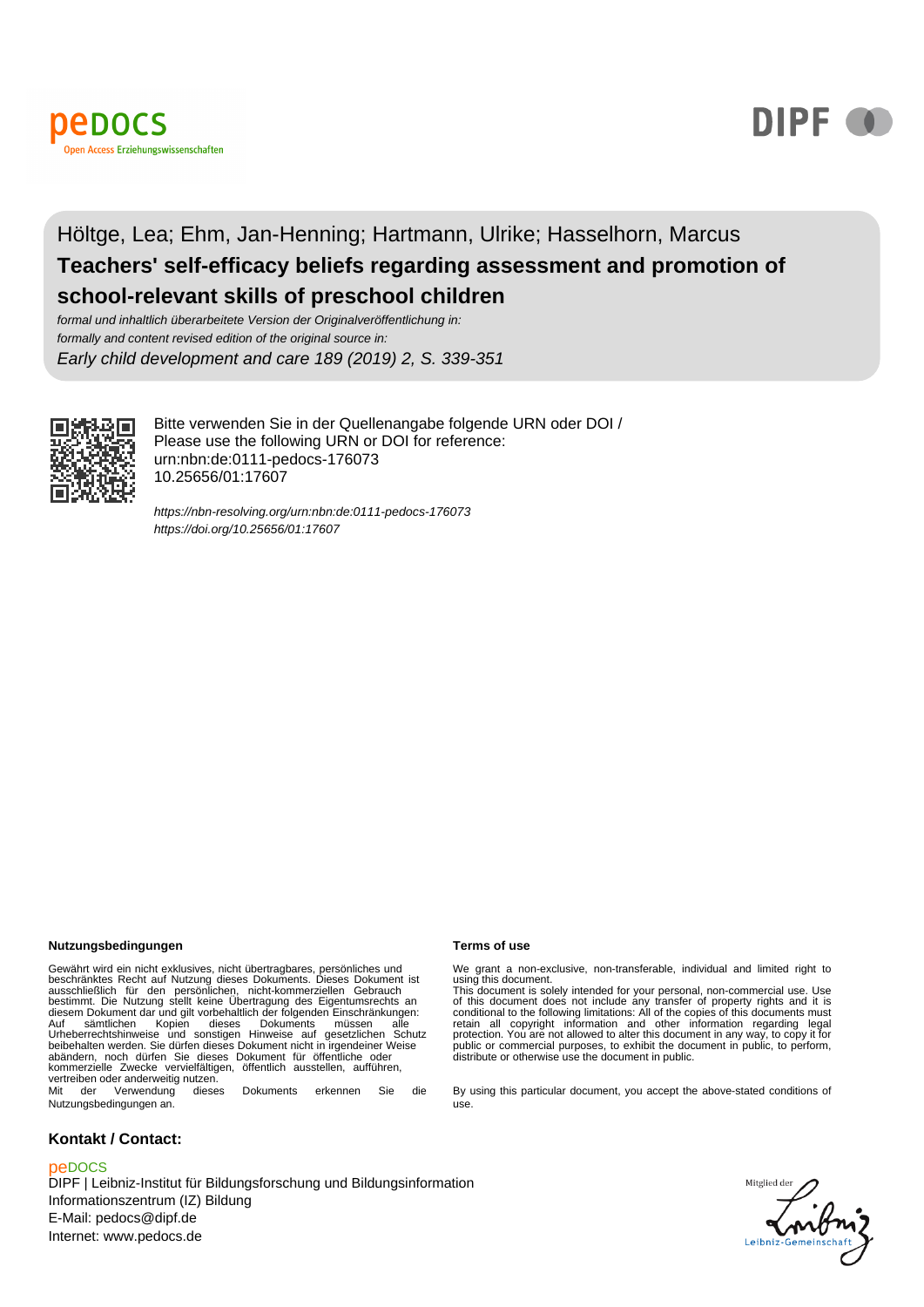This is an Accepted Manuscript of an article published by Taylor & Francis in Early child development and care on 04 May 2017, available online: http://www.tandfonline.com/10.1080/03004430.2017.1323888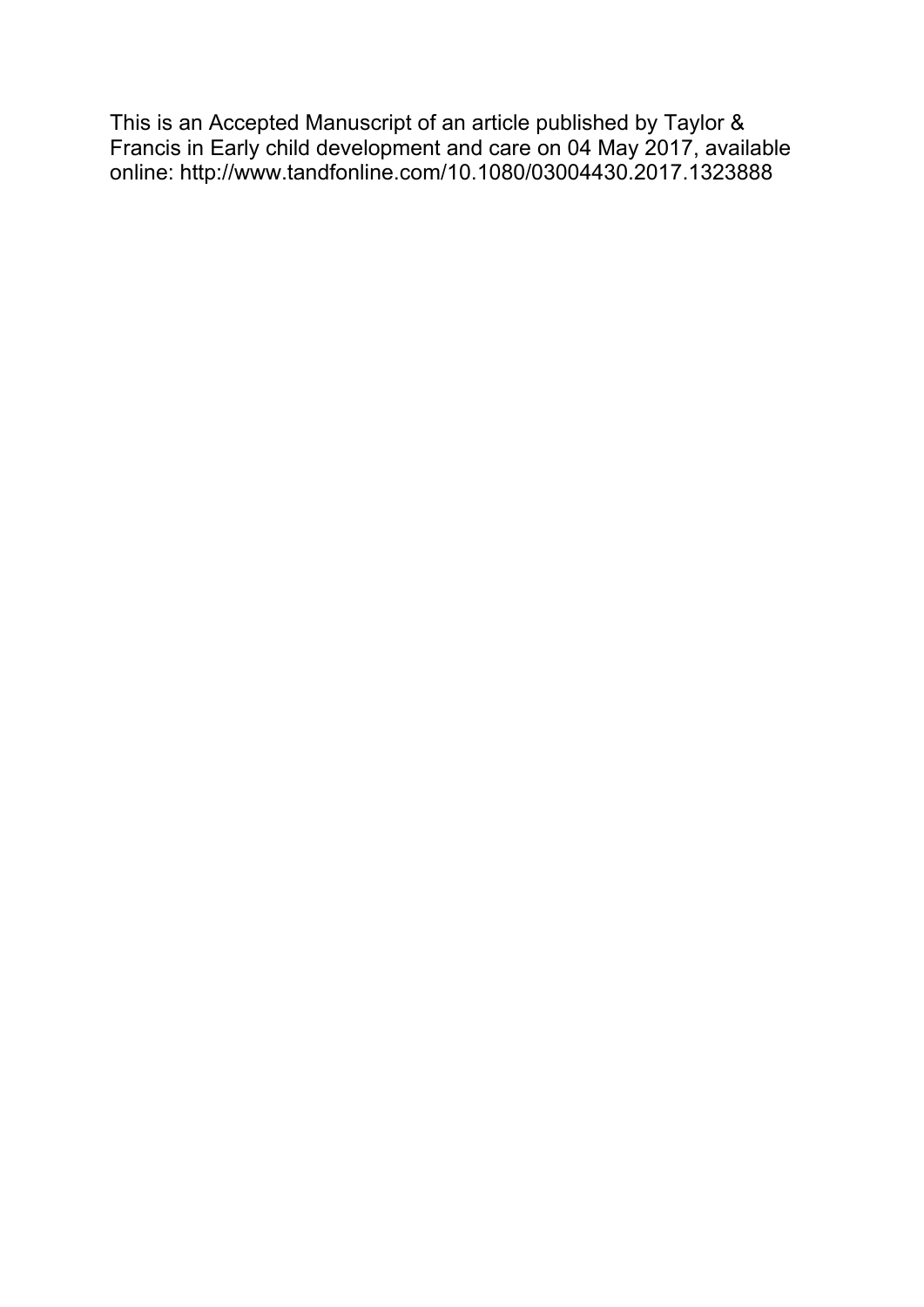# **Teachers´ Self-efficacy Beliefs Regarding Assessment and Promotion of School-relevant Skills of Preschool Children**

Lea Höltge, Jan-Henning Ehm, Ulrike Hartmann<sup>1</sup>, and Marcus Hasselhorn

*Department of Education and Human Development, German Institute for International Educational Research, and Center for Individual Development and Adaptive Education of Children at Risk (IDeA), Frankfurt am Main, Germany.* 

*<sup>1</sup>Ulrike Hartmann works now at the Institute for Educational Research, School of Education, at the University of Wuppertal, Germany* 

Correspondence concerning this article should be addressed to Lea Höltge, Department of Education and Human Development, German Institute for International Educational Research, Schlossstr. 29, D-60486 Frankfurt am Main, Germany. Email: hoeltge@dipf.de

Biographical notes:

Lea Höltge (M.Sc) is a research assistant and doctoral candidate in the Department of Education and Human Development at the German Institute for International Educational Research (DIPF) and the Center for Individual Development and Adaptive Education of Children at Risk (IDeA), Frankfurt am Main, Germany.

Jan-Henning Ehm (PhD) is a researcher in the Department of Education and Human Development at the DIPF and IDeA Center.

Ulrike Hartmann (PhD) is a researcher at the Institute for Educational Research, School of Education, at the University of Wuppertal, Germany, and the IDeA Center.

Marcus Hasselhorn (PhD) is professor of psychology at the Goethe-University Frankfurt am Main, Germany, Executive Director of the DIPF, head of the DIPF-Department of Education and Human Development, and scientific coordinator of the IDeA Center.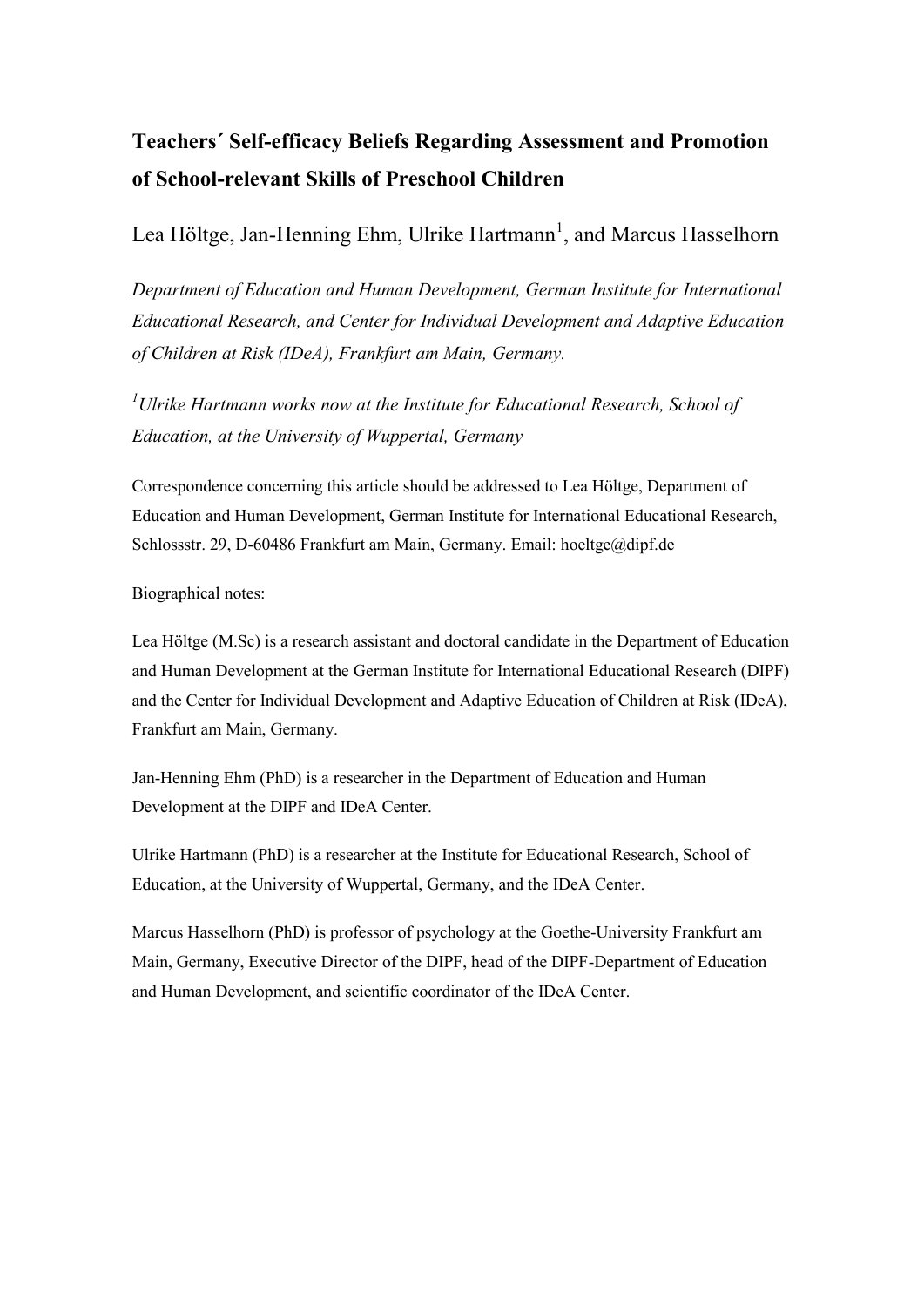# **Teachers´ Self-efficacy Beliefs Regarding Assessment and Promotion of School-relevant Skills of Preschool Children**

*Abstract*: This study addresses preschool teachers´ self-efficacy beliefs in assessment and promotion of children´s early language, social-emotional, and mathematical skills. The aim of the study was to find out to what extent preschool teachers believe to be able to assess and promote those skills, respectively. In a sample of 368 German preschool teachers, average scores in all scales were quite homogenously high. However, average scores of self-efficacy beliefs between the domains differed, with self-efficacy beliefs regarding language skills being the strongest. Self-efficacy beliefs regarding assessment were stronger than in promotion in the social-emotional and the mathematical domain, but not in language. Yet, confirmatory factor analyses indicate that selfefficacy beliefs regarding assessment were highly correlated with self-efficacy beliefs regarding promotion of skills in all three domains. Possible explanations for these results and ideas for further research are discussed.

Keywords: early childhood; compensatory education; self-efficacy, measurement

Preschool teachers play an important role in children´s educational development. Even though preschool teachers report positive attitudes towards promotion of skills in different domains, research has also shown that beliefs and practices are not always consistent (Fives & Buehl, 2012; Hegde & Cassidy, 2009; Sandvik, van Daal, & Adèr, 2014; Wen, Elicker, & McMullen, 2011). Predictors for teachers´ behaviour are not only their educational beliefs, pedagogical knowledge, and skills, but also their beliefs in their own capabilities (Bandura, 1997; Tschannen-Moran, Woolfolk Hoy, & Hoy, 1998). In accordance with Bandura´s definition of self-efficacy and in correspondence with the model of teacher efficacy by Tschannen-Moran et al. (1998), we define preschool teachers´ self-efficacy beliefs as their self-perception of competencies to perform certain educational tasks. More specifically, the tasks we refer to in this study are those of assessing and promoting school-relevant skills in young children. As self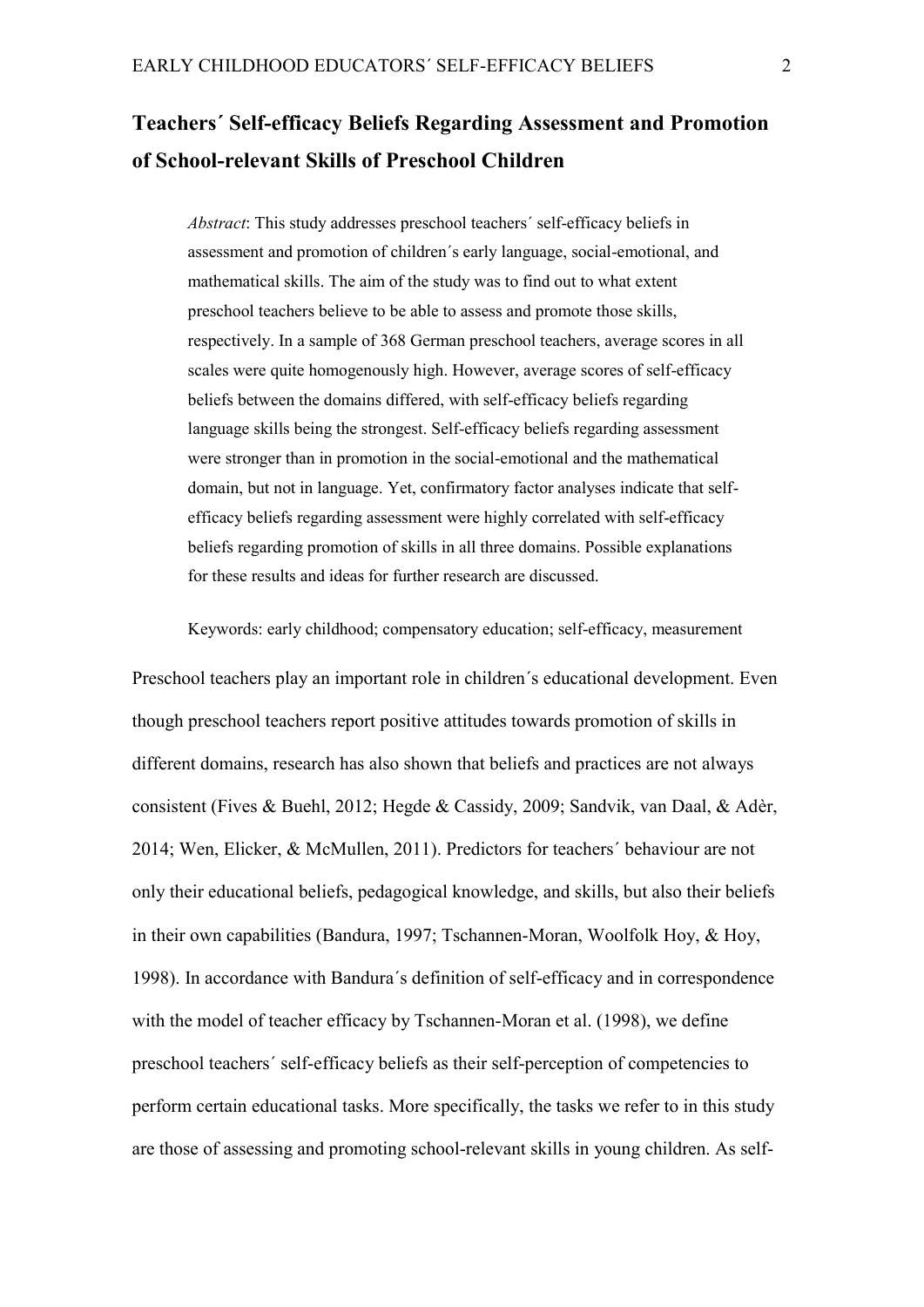efficacy beliefs can be seen as a motivational resource (Bandura, 1997; Zimmerman, 2000) that plays a role in the implementation of evidence-based practices (Durlak & DuPre, 2008), innovations or reforms (Ghaith & Yaghi, 1997; Gorozidis & Papaioannou, 2011), preschool teachers´ self-efficacy beliefs may affect the quality of early education and thus children's development (cf. Kluczniok & Roßbach, 2014). Hence, high self-efficacy beliefs can help teachers satisfy the demands made on them.

#### *Teachers´ and Educators´ Efficacy Beliefs*

Research about task specific efficacy beliefs of preschool teachers is rare, but studies addressing school teachers´ efficacy beliefs have indicated that they are indeed related to their practices (Allinder, 1994; Fackler & Malmberg, 2016; Gorozidis & Papaioannou, 2011; Sandholtz & Ringstaff, 2014). One reason for this relationship might be that self-efficacy has a positive impact on teachers´ motivation to learn, on their long and short-term goals as well as their openness to use new classroom practices (Ciyer, Nagasawa, Swadener, & Patet, 2010). In accordance with frameworks of educational quality (Kluczniok & Roßbach, 2014), relationships between teachers' efficacy beliefs and their students' outcomes, like achievement, have also been found (Fackler & Malmberg, 2016; Guo, Piasta, Justice, & Kaderavek, 2010; Moolenaar, Sleegers, & Daly, 2012; Tschannen-Moran et al., 1998; Varghese, Garwood, Bratsch-Hines, & Vernon-Feagans, 2016).

A lot of these studies on teachers´ efficacy beliefs use scales that assess teachers´ selfefficacy in classroom management, student engagement and instruction (based on Tschannen-Moran & Woolfolk Hoy, 2001; e.g. E. Brown, 2005; Bullock, Coplan, & Bosacki, 2015; Garvis & Pendergast, 2011; Varghese et al., 2016) or that, similarly to the Gibson and Dembo scale (1984), assess the two dimensions *personal teaching efficacy* and *general teaching efficacy* or *outcome expectancy* (e.g. Allinder, 1994;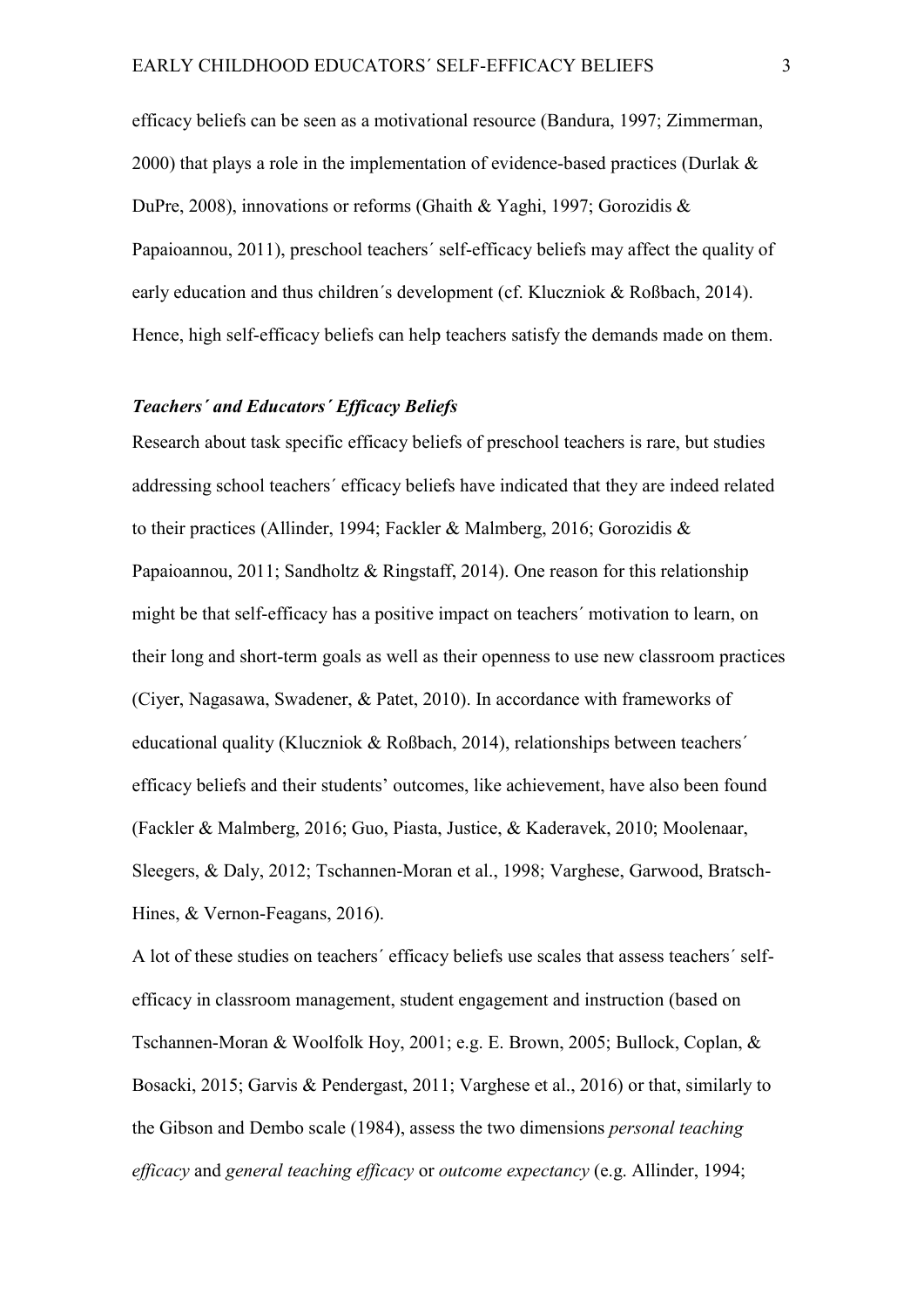Ciyer et al., 2010; Ghaith & Yaghi, 1997; Newton, Leonard, Evans, & Eastburn, 2012; Sandholtz & Ringstaff, 2014). Item contents of personal teaching efficacy focus on the teacher believing in his or her "skills and abilities to bring about student learning" (Gibson & Dembo, 1984, p. 573). When studies cannot show relationships between teacher efficacy and behaviour, this can be due to a mismatch between item content and criterial tasks (Bandura, 1997; Pajares, 1996). Therefore, these existing teacher efficacy beliefs scales might not be sufficient predictors of preschool teachers´ behaviour with regard to assessing and promoting certain skills in young children. Yet, especially the promotion of certain skills is an important task preschool teachers have to accomplish (NAEYC, 2009). In terms of preparing children for school, early language and mathematical skills as well as social-emotional skills are educational domains of special importance in preschool education (NAEYC, 2009). In an interview study, Lara-Cinisomo, Fuligni, Ritchie, Howes, and Karoly (2008) showed that preschool and kindergarten teachers mainly agreed that emotional and social skills as well as cognitive skills, like number and letter knowledge, are child characteristics important for school readiness. Other preschool teachers stress the importance of social and physical development over academic learning for 4-year-olds (Lee, 2006; also Kowalski, Pretti-Frontczak, & Johnson, 2001). In Germany, the promotion of social-emotional skills can be seen as a traditional focus of preschool education, while early academic skills have received growing attention especially during the last two decades (Kuger, Rossbach, & Weinert, 2013). Yet, early mathematical and language skills are strong predictors of achievement in later years (e.g. Duncan et al., 2007).

In day-care centres, teachers can provide primary prevention or more individualized support to children who are lagging behind in specific domains. Despite its importance, only few studies have addressed the topic of preschool teachers´ self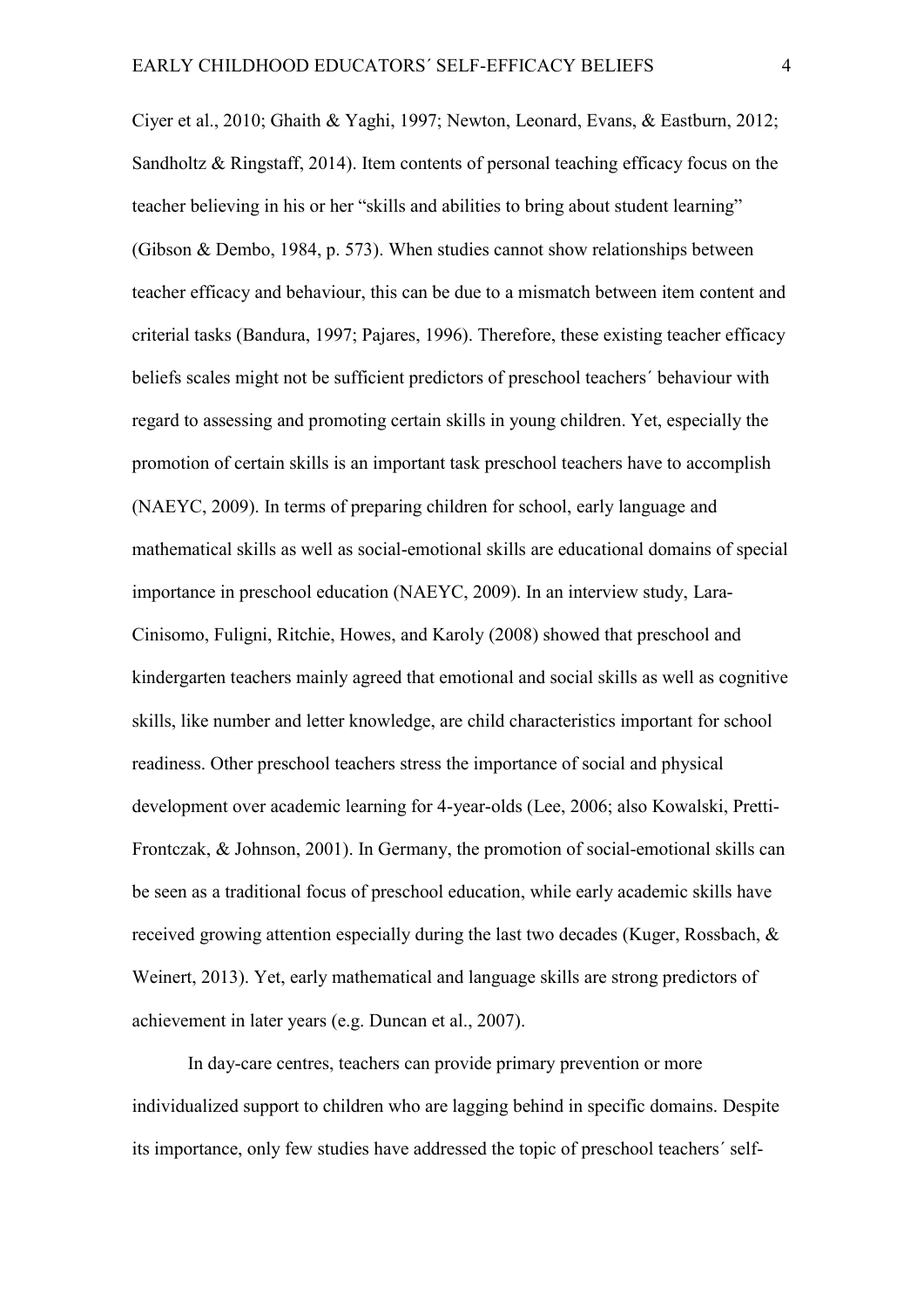efficacy beliefs in these domains. Note that in this study, we refer to German child-care centres for children aged three to six years, where children are usually educated and cared for in mixed-age groups. Preschool institutions in Germany are not part of the school system, but fall under the administration of child and youth welfare. Teaching methods differ substantially from those in school settings in that a holistic, situational approach is followed, where learning mainly takes place in self-directed free-play activities or project work based on children´s own interests. Accordingly, there are no curricula for early child care comparable to school curricula or standards, yet preschool teachers can find orientation in education plans of the federal states or the conception of their institution (cf. König, 2009; Kultusministerkonferenz, 2015; Oppermann, Anders, & Hachfeld, 2016). Unlike school teachers, who receive their training at universities, most preschool teachers have completed vocational training (cf. OECD, 2006, for more information about the German preschool system).

Concerning education in early math, Oppermann et al. (2016) claimed that research regarding self-efficacy beliefs of preschool teachers is scarce. In their study, preschool teachers´ efficacy beliefs in their own mathematical ability mediates the effect of their mathematical content knowledge on their sensitivity to detect mathematical content in play based situations. However, this study does not provide information about perceived self-efficacy regarding teaching math or promoting early mathematical skills. Chen, McCray, Adams, and Leow (2014) used the Early Math Beliefs and Confidence Survey (EM-BCS) to assess preschool teachers' beliefs about math in preschools, their confidence in teaching math to preschool children and their beliefs in their own math abilities. Whereas their beliefs in math and their confidence in teaching math were very pronounced, they rated their own math abilities as rather poor. Results also showed that a lot of teachers felt insecure regarding the assessment of math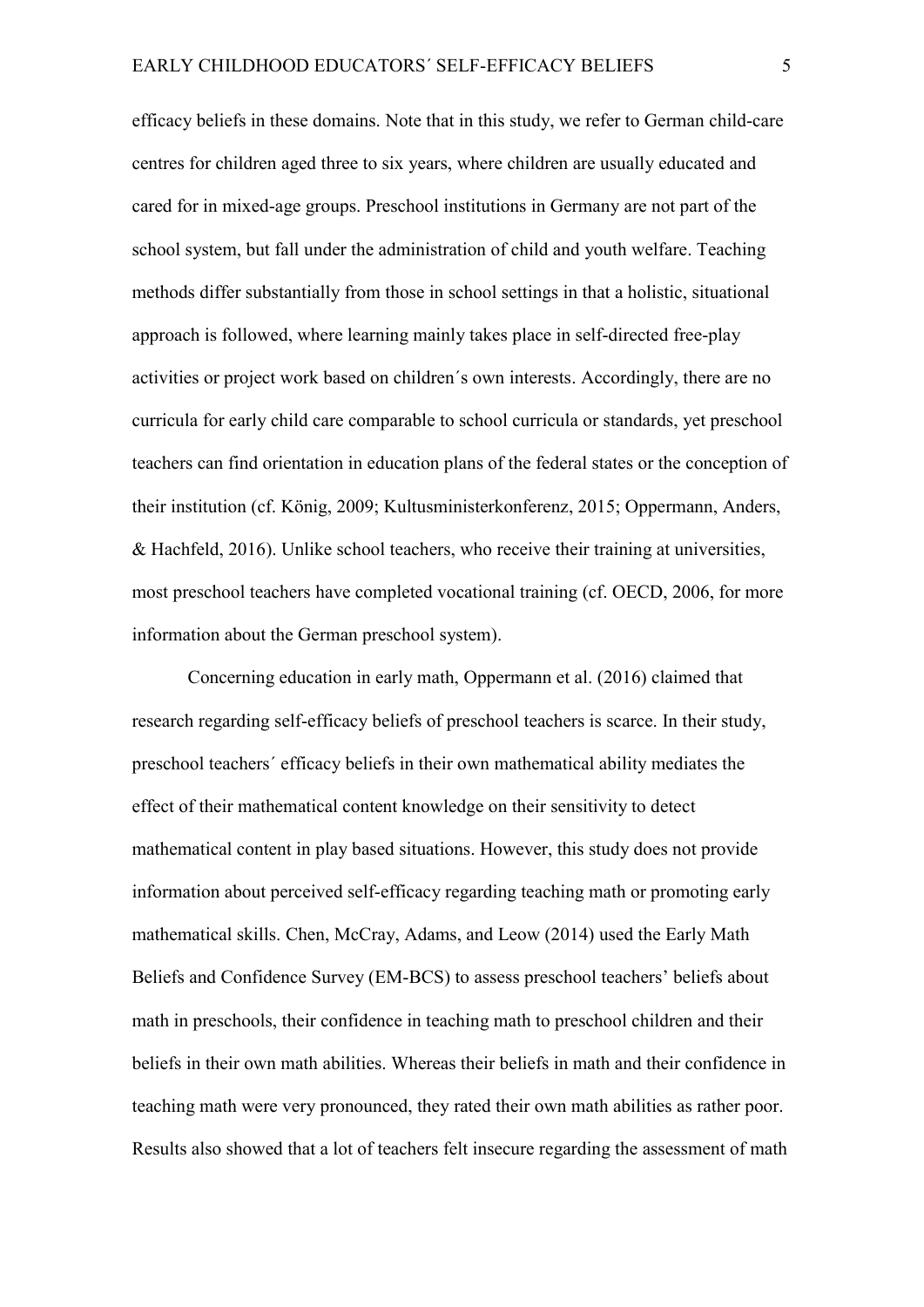learning. For example, they felt unsure about how to assess children´s mathematical knowledge and skills, and also about using assessment results for the development of curricula. However, most teachers were very confident in adequately observing what children know about math and how to teach math in play-based or everyday situations and routines.

Regarding early language skills, Guo et al. (2010) found that preschool teachers´ self-efficacy beliefs predicted children´s print awareness. They also found that emotional support moderated the positive influence of teachers´ efficacy beliefs on children´s gains in vocabulary. This finding supports the assumption that quality characteristics of early education moderate the effects of self-efficacy and other educational beliefs on children´s developmental gains. However, the scale used by Guo et al. (2010) did not aim specifically at self-efficacy regarding the promotion of language skills.

Regarding social-emotional skills, to our knowledge there are no studies assessing how competent preschool teachers feel in assessing and promoting those skills in children. Most research hitherto seems to focus on children´s academic skills.

As Chen et al. (2014, see above) have shown, preschool teachers´ efficacy beliefs regarding teaching math differed from their confidence in their assessment of children´s skills as well as their confidence in deriving appropriate curricula from assessment results. Yet, providing children with the individualized education they need, requires teachers to be aware of children´s skills and their individual developmental stage. To be able to plan and provide adequate individualized and demand-oriented activities, thus, teachers need diagnostic skills and tools. Suggested means to assess skills in preschool settings are observations, interviews with the child and its family, and individual child assessments (NAEYC, 2009). Preschool teachers of 4-year-olds in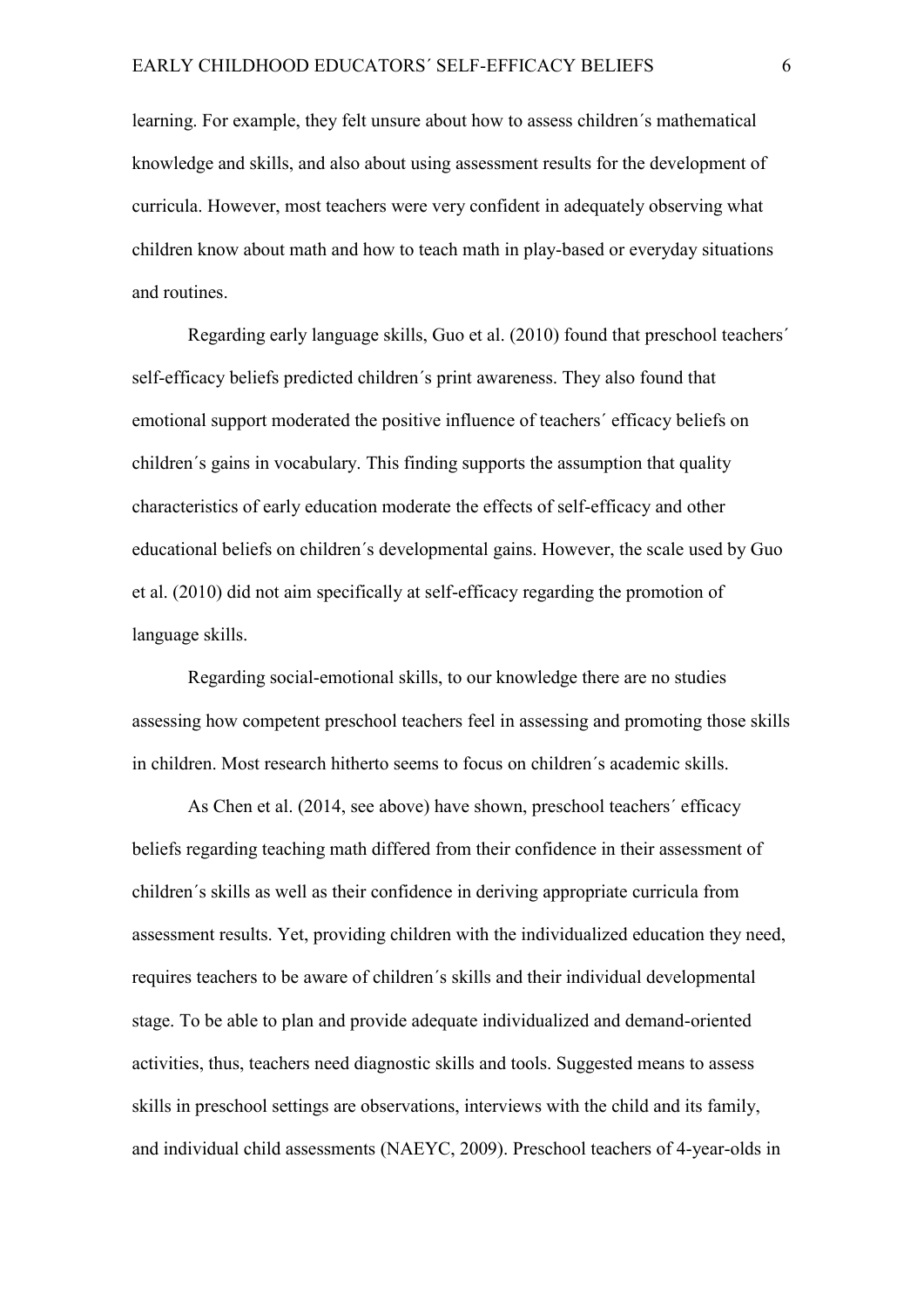Lee´s study (2006) believed that curricula should be based on children´s interests and that to identify those interests, observations are necessary. Also, they uttered that it depends on a child which classroom practices are appropriate, meaning that not every practice is right for every child. The majority of teachers in this study stated that it is the teachers´ job to know about strengths and weaknesses of the children in their classrooms. Despite the importance of 'having detailed knowledge of the children in their classrooms, their abilities and interest' in order to teach children effectively (NAEYC, 2009, p. 5-8), most research in teacher efficacy focuses solely on teaching and not explicitly on the assessment of student´s or children´s skills. One German study recently addressed self-rated competencies in both tasks simultaneously (Schneewind, Böhmer, Granzow, & Lattner, 2012). In a sample of over 800 German preschool teachers, participants rated their own competencies in language related education as rather good. Likewise, they reported to feel rather competent in doing observations and documentations of children´s development. However, the study did not include other methods of assessment. Because the assessment and the promotion of children´s development requires different skills of teachers, one can presume that their selfefficacy beliefs regarding these two demands might differ. One teacher might feel very confident with regard to asserting whether a child is in need of individualized education, but might be unsure about how to provide this education adequately. Moreover, it is worth looking at self-efficacy beliefs in different domains, because as Ciyer et. al (2010) stated: 'a teacher who feels highly efficacious in one teaching area may feel less efficacious in another' (p. 133). Also, Lee and Ginsburg (2007) found that the preference for situations in which to promote literacy or mathematics differed from each other. Whereas preschool teachers indicated that they preferred daily routines to engage children in mathematics, they provided curricula based on children´s interests to foster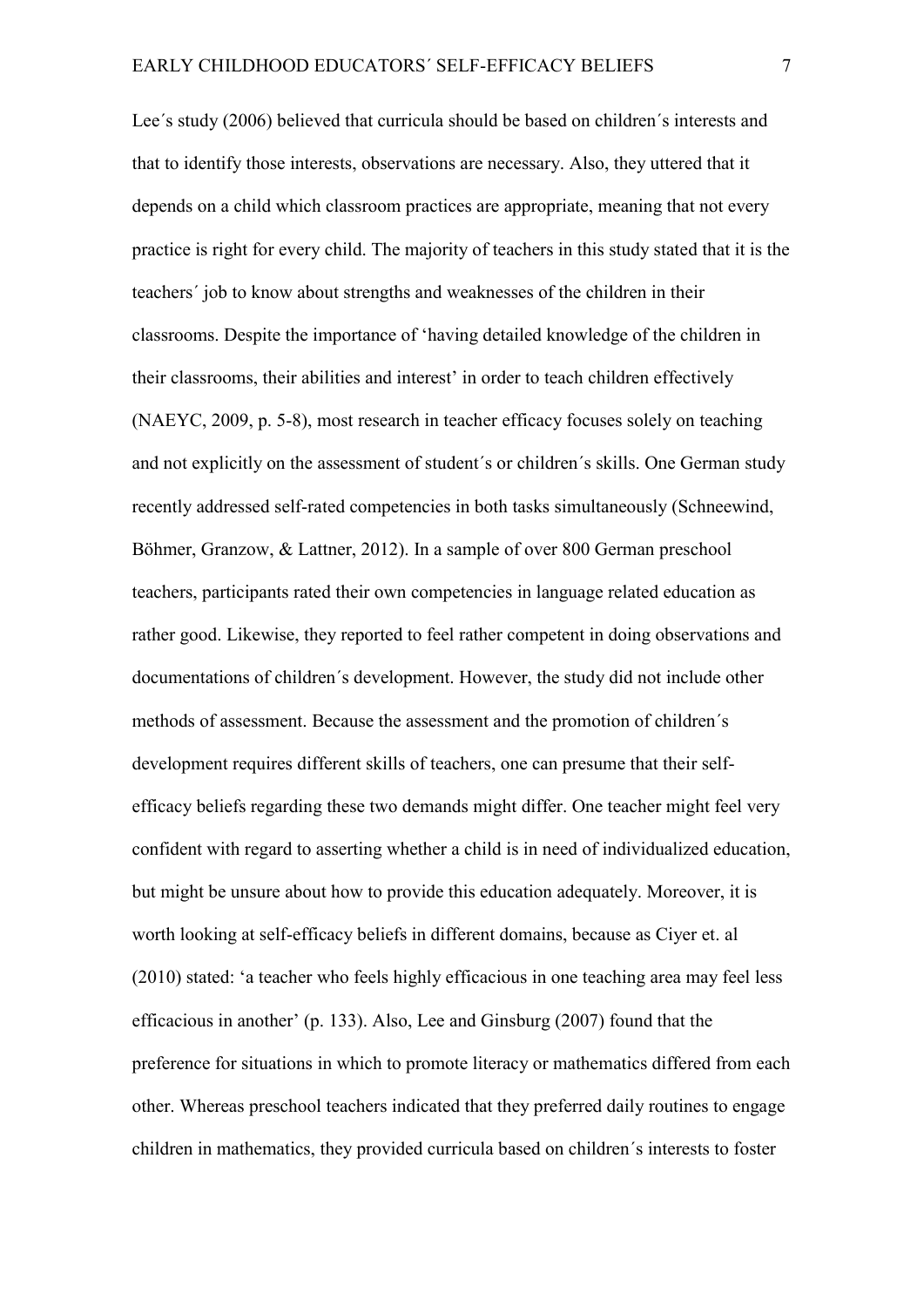literacy and also focused strongly on non-academic domains like social development. With regard to mathematics, they emphasized content strongly, mentioning certain skills and knowledge children should learn. The authors also reported that some of their participants mentioned that they felt teaching mathematics was more difficult than teaching literacy.

#### *Research Questions*

Despite the broad consensus regarding the importance of early, individualized education, there is a lack of empirical research on how confident preschool teachers are with regard to accomplishing the demands of assessment and promotion of young children's skills in different domains. Thus, the present paper aims to find out how confident preschool teachers are in their competencies to assess and promote early language, mathematical and social emotional skills, respectively. In order to be able to provide an adequate answer to this question, we decided to first look at the structure of preschool teachers´ self-efficacy beliefs as assessed with a newly designed scale.

#### **Method**

#### *Samples*

105 preschool teachers participated in a pilot study. They were mainly recruited via a Facebook group for German preschool teachers and completed an online survey including demographical questions as well as 37 self-efficacy beliefs items. Participants were 18 to 62 years old ( $M = 35.75$ ,  $SD = 10.56$ ), had up to 43 years experience on the job ( $M = 10.06$ ,  $SD = 9.46$ ), and were mainly female (94.3 %). 69.5% received their education through vocational training and 32.4% held a college degree in early education.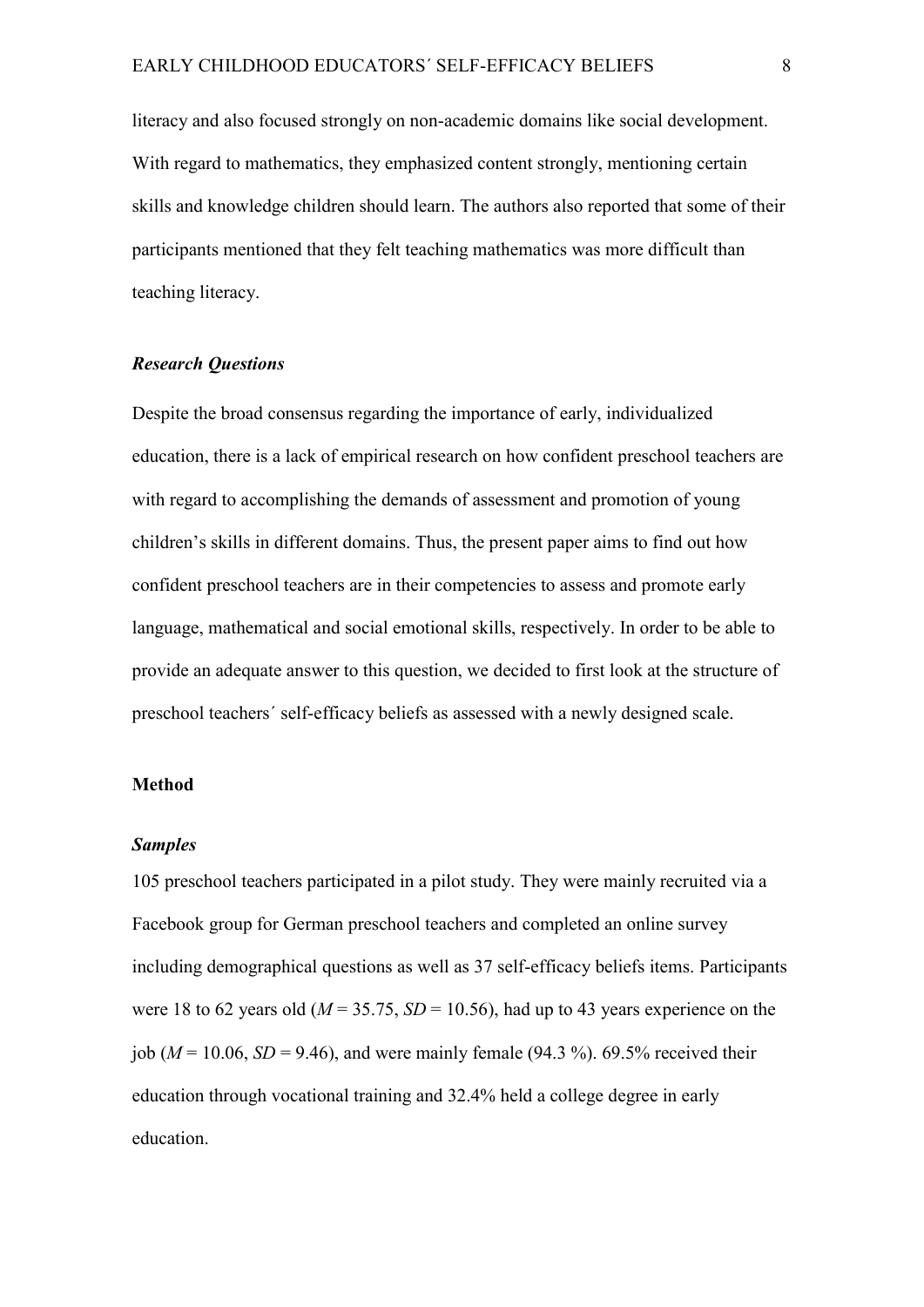In our main study, the self-efficacy items were part of a larger set of questionnaires that had been sent to over 600 child-care centres in the German federal state of Baden-Württemberg in autumn and winter 2015. Each centre received five questionnaires to be filled out by teachers and one for the centre´s director. A prepaid return envelope was provided for each centre as well as single envelopes for each participant to ensure confidentiality of their responses. Centres received 50 Euros as incentive for sending back at least two questionnaires. Approximately 20% of the centres we contacted participated in our study, resulting in data from 462 teachers from 122 centres. Only teachers who reported working with children aged four years or older were included in the analyses, since we were interested in assessment and promotion of school-related skills. Five participants were excluded from analyses because of missing data on more than half of the self-efficacy items. Thus, the final sample included 368 teachers from 118 child-care centres. Participants were between 19 and 69 years old (*M*  $= 40.47$ , *SD* = 11.92), and had an average job experience of 16 years (*SD* = 11.09, *range*: 0 to 46 years). The vast majority of participants was female (97.3%) and had received their education through vocational training (89%). 1.1% of the sample held a university degree in early education.

#### *Measure*

The items of the self-efficacy scale were statements regarding preschool teachers´ beliefs in their capability to assess young children's language, mathematical, and socialemotional skills, respectively, as well as beliefs in their capability to promote the same skills. Item content is kept on a medium level of specificity to remain a good level of generalizability (e.g. 'I believe I can provide good learning opportunities for children who need additional support regarding their language skills').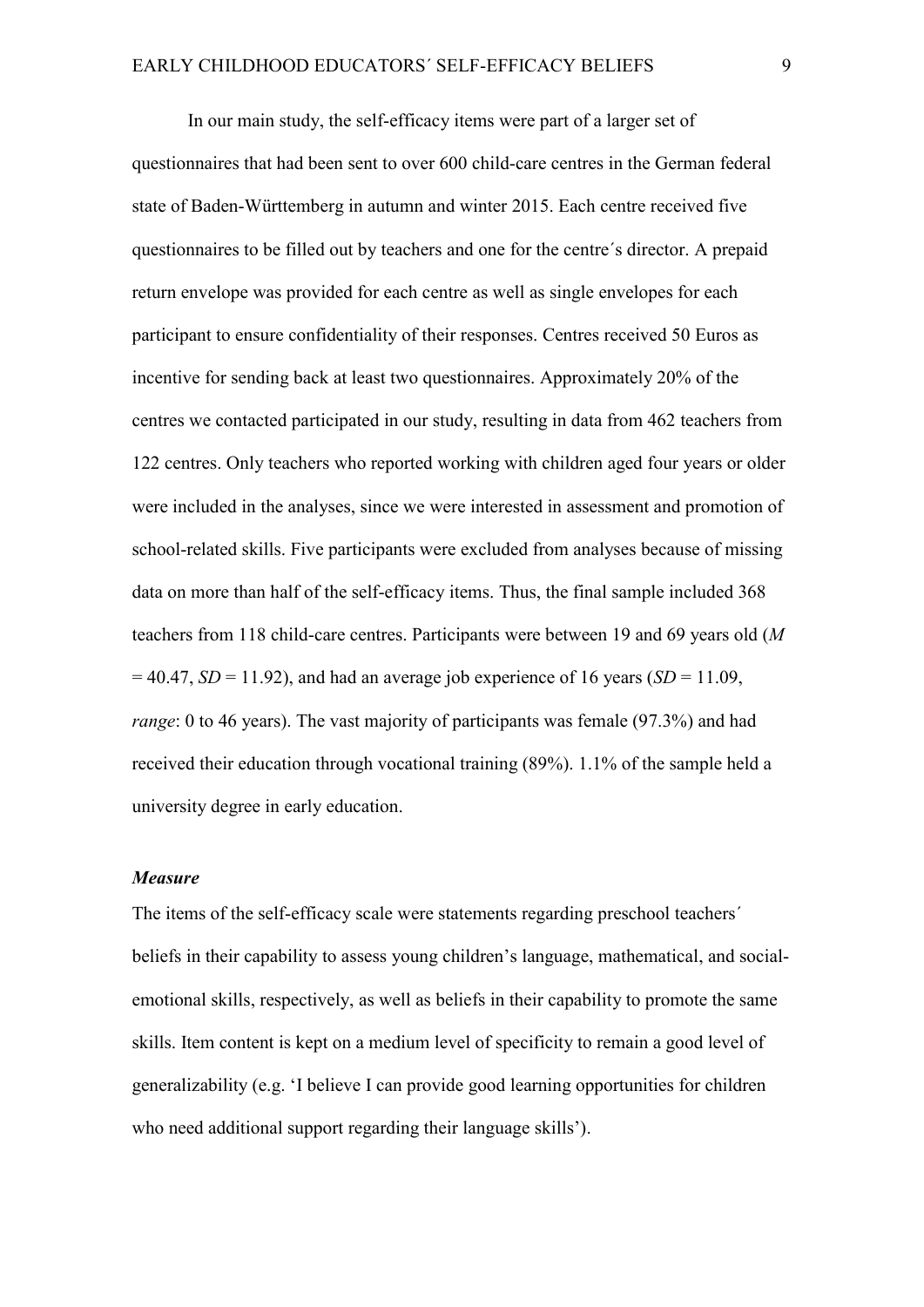Participants were asked to rate their agreement to those statements on a 11-point scale from 0 (not true at all) to 10 (absolutely true). To avoid confusion about the terms we used in the questionnaire, we gave participants a short description of what we mean by *children in need of additional support*, and made clear that by talking about promoting language or mathematical skills we do not refer to teaching children to read, write, and calculate, but to promote relevant precursor skills such as rhyming or counting. We also clarified that we referred not only to standardized programs, but also to all activities they could use to promote these skills. Participants of the pilot study received 37 items. After preliminary item analyses the questionnaire was revised and thus the final version contained 21 items (see Table 1). In each domain three items focus on the assessment and four on the promotion of skills.

- Insert Table 1 here -

#### *Pilot study analyses*

In a first step, we conducted exploratory factor analysis (EFA) with an independent sample to get a first impression of the underlying subscales of this newly developed questionnaire. We used principal axis factor analysis with promax rotation for the final version of the questionnaire as described above. The data derived from the sample of 105 preschool teachers from the pilot study.

#### *Pilot study results*

Principal axis factor analysis revealed that three factors have an Eigenvalue greater than one, which accounts for 75% of the variance. Interpreting only factor loadings greater than .30, all items regarding social-emotional skills load on the first factor (cf. Table 1). All items regarding mathematical skills have their highest loadings on the second factor and all language items, except one item, show highest loadings on the third factor.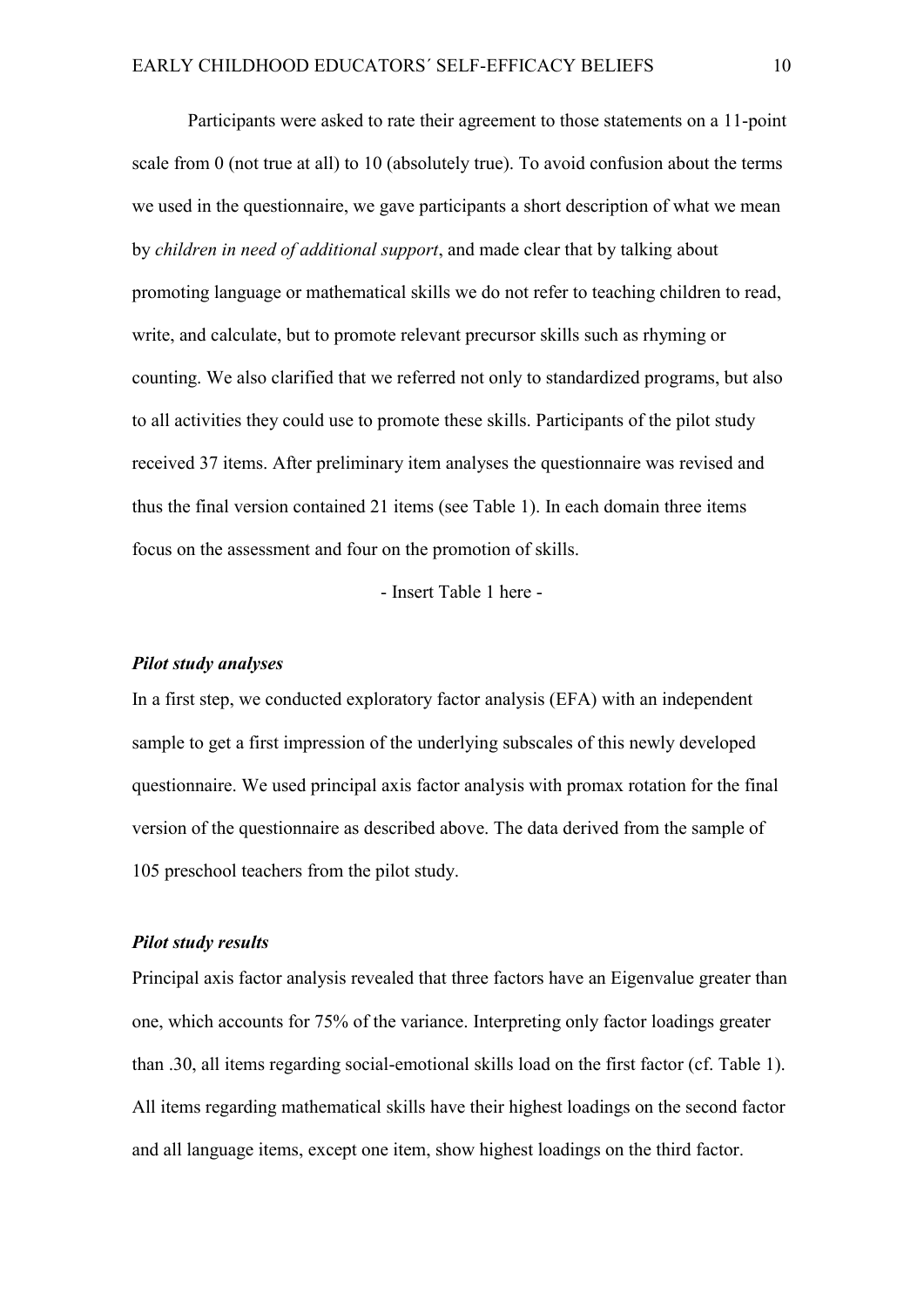Despite minor crossloadings (cf. Table 1), a three-factor model separating the three educational domains was found to appropriately fit the data, explaining most of the variance. Item and scale analyses based on this three-factor solution are displayed in Table 1.

#### *Main study analyses*

In a second step, we used the sample of 368 preschool teachers from the main study to conduct confirmatory factor analysis (CFA) with MPlus to validate the EFA results. We tested the three-factor, domain-specific model as derived from EFA against three other models to assure its validity in comparison to the other models. As preschool teachers´ tasks include assessment and promotion in different domains alike, we computed a one-factor solution where variances and covariances can be explained by a single self-efficacy factor. Yet, assessment and promotion contain different tasks and thus skills, which we accounted for in a two-factor model in which educators selfefficacy beliefs regarding assessment can be explained by a different factor than their self-efficacy beliefs regarding promotion of skills regardless of the educational domain. However, assessing and promoting children´s skills in the three domains require different skills of teachers, respectively. Thus, assessing social-emotional skills might be easier for some preschool teachers than, for example, assessing or promoting mathematical skills. This is taken account for in a six-factor model in which each factor contains items that focus on assessment or promotion in the three domains, respectively.

As the wording of the items was parallel across domains, residuals of those items were allowed to correlate. Maximum Likelihood Robust (MLR) estimators were used to account for the slightly non-normal distribution of the data. To evaluate model fit, the following indices were used: Chi-square  $(\chi^2)$ , Akaike Information Criterion (AIC), Comparative Fit Index (CFI), Standardized Root Mean Square Residual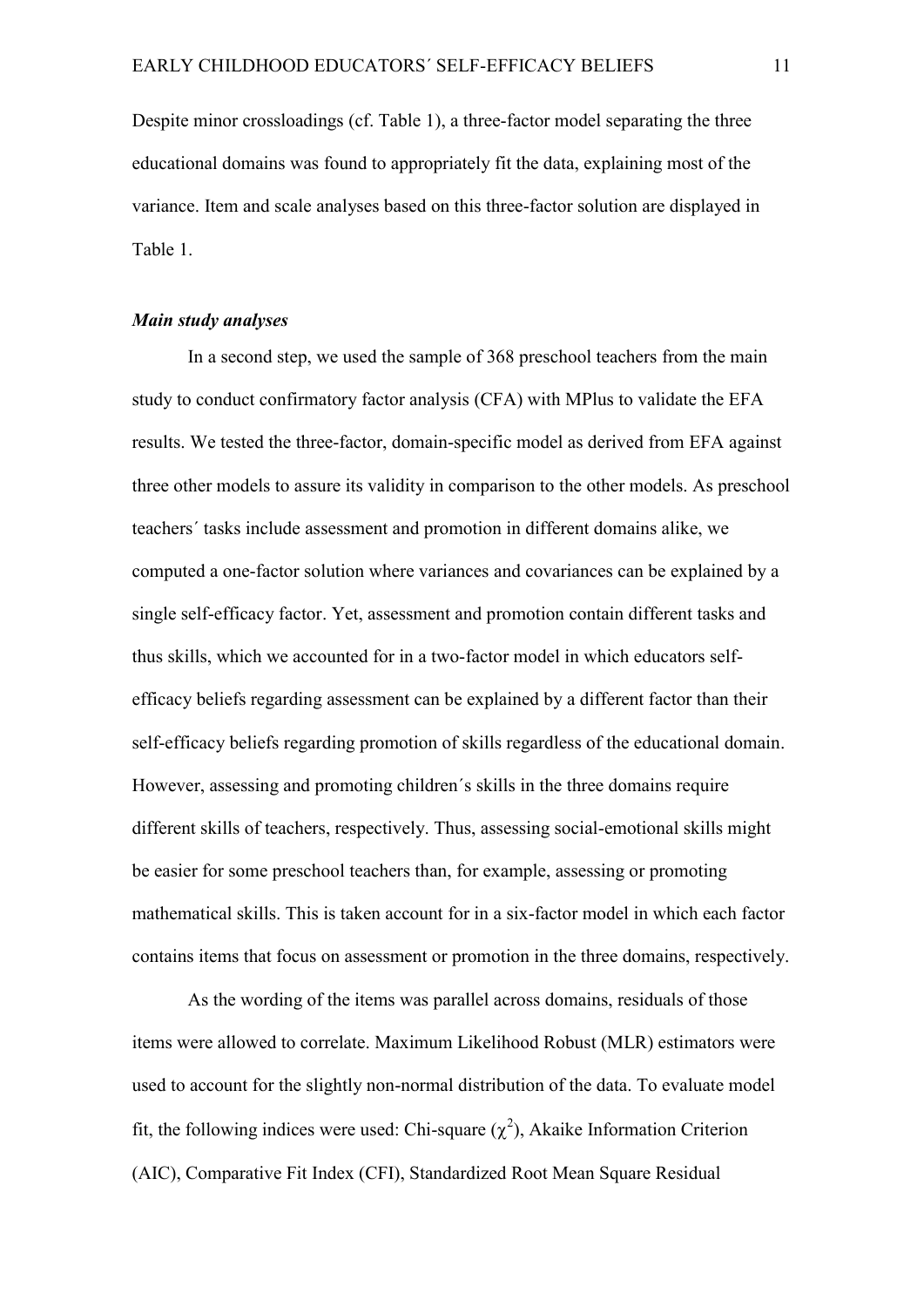(SRMR), and Root Mean Square Error of Approximation (RMSEA). Preliminary item analyses indicated to remove the first item of the questionnaire from all further analyses.

#### **Results**

-

Confirmatory factor analyses showed that the goodness of model fit indices of the first two models were poor, however, goodness of fit indices for the domain-specific model revealed satisfactory results (*CFI* = .954, *RMSEA* = .060, *SRMR* = .043; see Table 2).

#### - Insert Table 2 here -

Item and scale analyses for the three domain-specific factors showed satisfactory itemtotal correlations and good internal consistencies (see Table 3). Correlations between the three factors were rather substantial:  $r_{\text{language/social-emotional}} = .84$ ;  $r_{\text{language/math}} = .73$ , and  $r_{\text{social-emotional/math}} = .70$ .

#### - Insert Table 3 here –

The six-factor model showed good fit indices (*CFI* = .972, *RMSEA* = .048, *SRMR* = .045). Yet, in this model, correlations between the assessment and promotion factors within the three domains were close to one  $(r = .90$  for language,  $r = .96$  for mathematical, and  $r = .93$  for social-emotional skills)<sup>1</sup>.

We first conducted further analyses on the basis of the more parsimonious, domainspecific three-factor model as we were interested in the differences between preschool teachers´ self-efficacy beliefs in the three domains, respectively. We therefore computed average scores for the three scales and computed a one-way repeated measures ANOVA with SPSS.

 $<sup>1</sup>$  Due to these high correlations, MPlus produced an error message, indicating a linear</sup> dependency between those latent factors.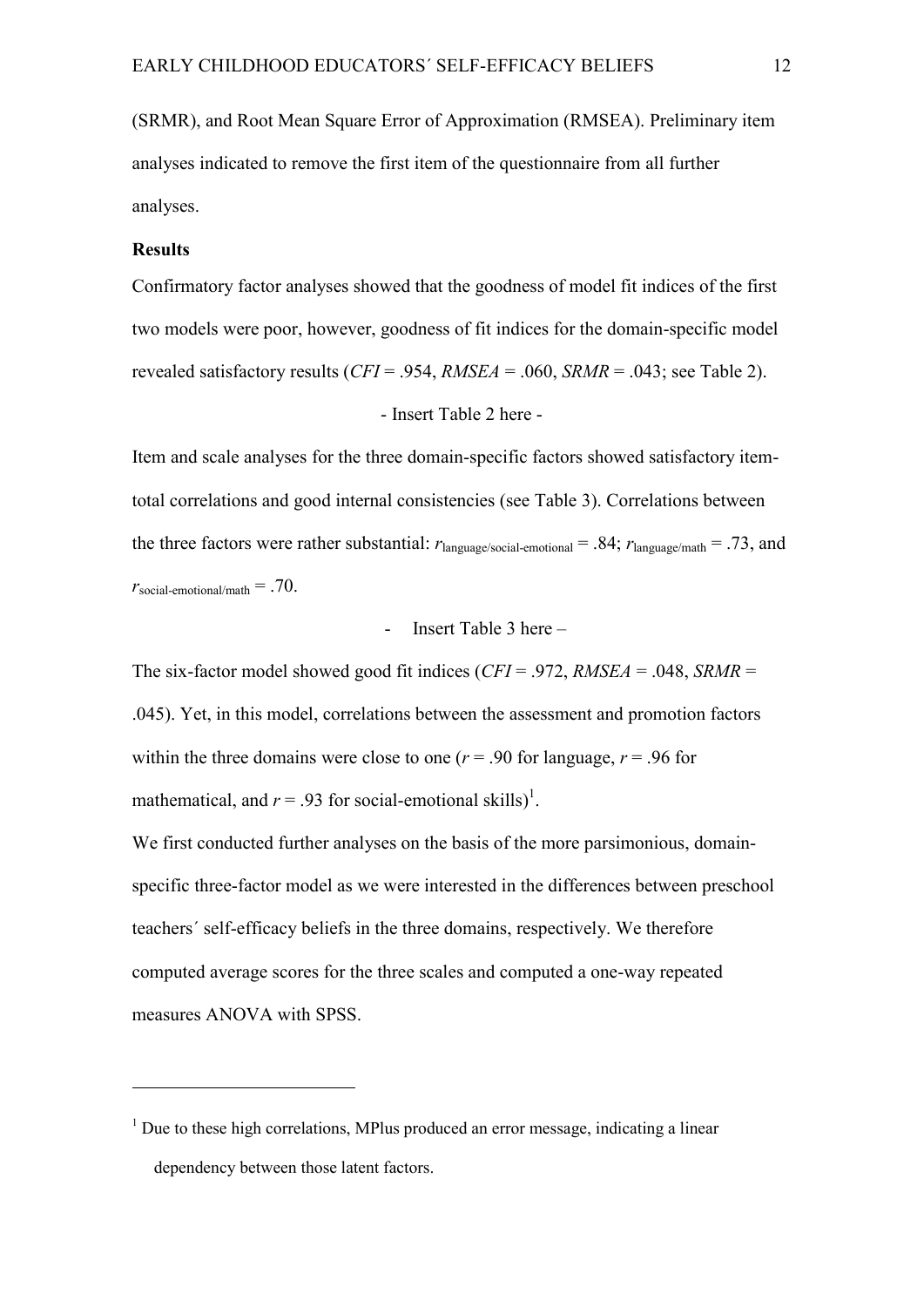#### *Differences between domain-specific self-efficacy beliefs*

Results show that, overall, preschool teachers trust in their competencies to assess and promote children´s skills in all three domains. Average scores of self-efficacy beliefs in all three domains reached rather high levels:  $M_{\text{language}} = 7.80$  (*SD* = 1.38),  $M_{\text{math}} = 7.25$  $(SD = 1.52)$ , and  $M_{social-emotional} = 7.53$   $(SD = 1.41)$ . Similar results were obtained for participants of our pilot study (cf. Table 1).

The ANOVA shows that the average score in the three domains differ significantly,  $F(1.82, 668.37) = 45.26, p < .001$ . Due to violation of the assumption of sphericity, we used Huynh-Feldt corrected degrees of freedom  $(\varepsilon = .91)$ . Bonferroni adjusted post hoc tests revealed that all average score differences are significant with  $p < .001^2$ . Results show that the differences between each of the domains are significant, with language being the highest, followed by social-emotional, and math self-efficacy beliefs, consecutively. Effect sizes of the pairwise comparisons are small with *d* math vs. socialemotional  $= .19$ , *d* math vs. language  $= .38$ , and *d* social-emotional vs. language  $= .20$ .

## *Differences between self-efficacy beliefs regarding assessment and promotion*

Because we were also interested in differences with regard to self-efficacy beliefs of assessment and promotion, we computed average scores for domain-specific assessment and promotion scales as well on the basis of the six-factor model. Reliabilities for the resulting six scales ranged from Cronbach´s  $\alpha$  = .82 to .93. Dependent t-Tests were computed to check for differences between average scores in the assessment and promotion scales for each domain. With regard to the social-emotional domain, selfefficacy beliefs in assessment ( $M = 7.66$ ,  $SD = 1.51$ ) were found to be slightly higher

-

<sup>&</sup>lt;sup>2</sup> Friedman's ANOVA for non-parametric data showed the same results,  $\chi^2(2) = 64.26$ ,  $p < .001$ . Here, Wilcoxon tests were used as post hoc tests. The level of significance was adjusted to *p* = .017 using Bonferroni correction.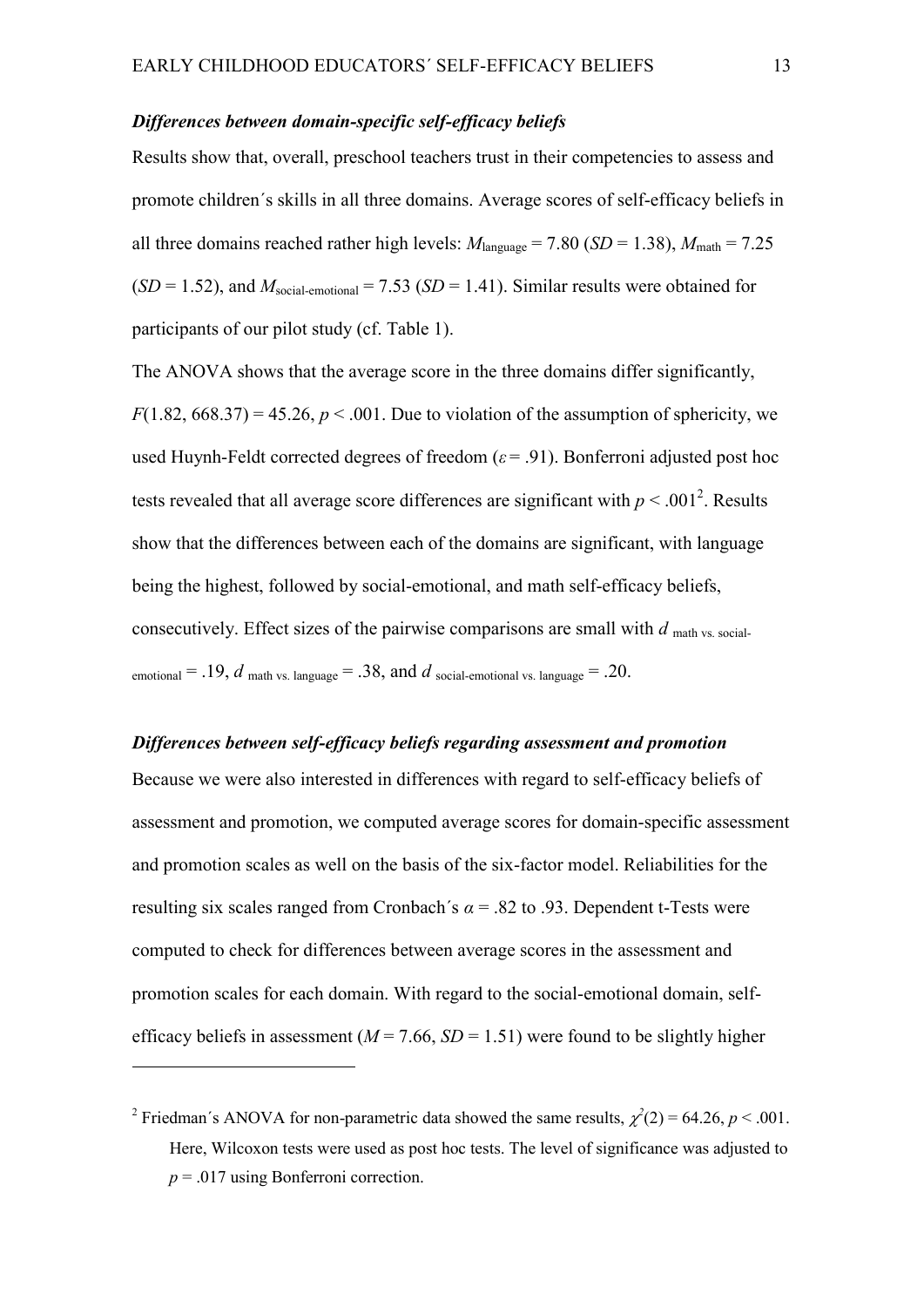than those in the promotion of social-emotional skills  $(M = 7.42, SD = 1.45)$ ,  $t(364) =$ 5.196,  $p > .001$ ,  $d = .16$ . Self-efficacy beliefs in mathematical assessment accordingly were higher than those in promoting mathematical skills as well,  $t(364) = 5.973$ ,  $p <$ .001,  $d = 0.17$ . The same revealed to be true for language, where average self-efficacy beliefs regarding assessment  $(M = 7.84, SD = 1.48)$  were again higher than regarding promotion  $(M = 7.77, SD = 1.42)$ . However, this last difference could not be assured statistically,  $t(367) = 1.533$ , n.s<sup>3</sup>.

#### **Discussion**

Several studies focus on teachers' self-efficacy beliefs and research has shown relationships between teachers´ self-efficacy beliefs and their behaviour as well as their students´ outcomes. However, a lack of research on preschool teachers´ self-efficacy beliefs encouraged us to develop a new instrument. The questionnaire presented here assesses preschool teachers´ self-efficacy beliefs regarding the assessment and promotion of children´s early language, social-emotional, and mathematical skills. In this study we investigated the structure of teachers´ self-efficacy beliefs and analysed differences of self-efficacy beliefs in three educational domains and in the assessment and promotion of skills.

#### *Structure of self-efficacy beliefs*

-

Results of an EFA suggest a three-factor model regarding the structure of self-efficacy beliefs. Items referring to involving parents in the promotion of their children´s skills loaded on the same factor as items regarding social-emotional skills. In CFA, similar wording of the items was accounted for. Here, alternative models were computed and two of them showed good or acceptable goodness of fit indices. A six-factor model that

<sup>&</sup>lt;sup>3</sup> Non-parametric Wilcoxon tests led to the same results.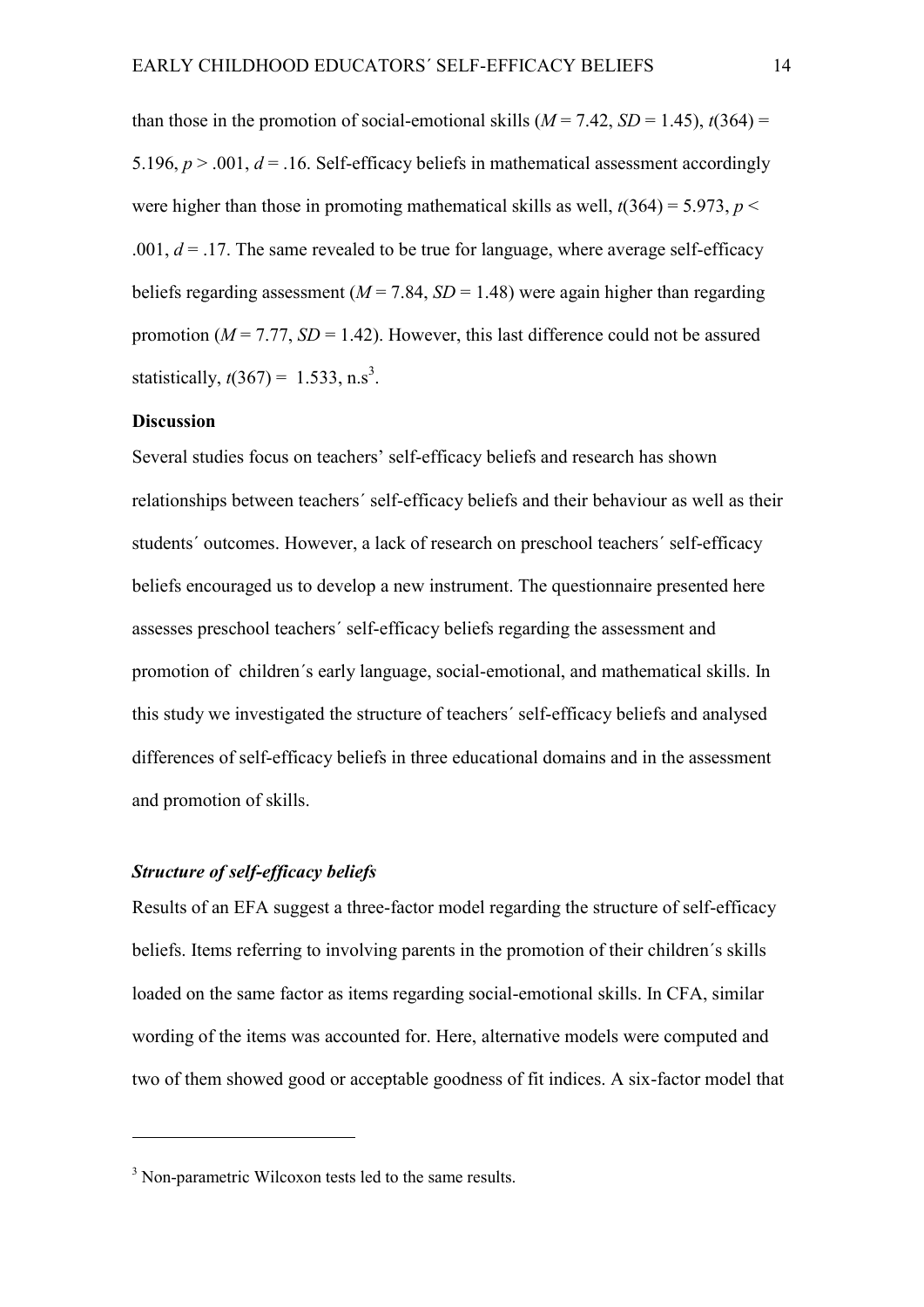differentiated between assessment and promotion of skills in the three domains, respectively, provided good fit indices, but showed high intercorrelations between latent factors. Thus, discriminant validity of this six-factor solution cannot be assumed (cf. T. Brown, 2006, p. 32), which leads to the conclusion that preschool teachers seem not to differentiate much between self-efficacy beliefs regarding assessment and promotion of skills, respectively. This supports the assumption of a three-factor model, differentiating between self-efficacy beliefs in the three domains, but not between assessment and promotion of skills. This model proved to fit the data well. Literature about the promotion of skills or compensatory education suggests that diagnostics or assessments should be the basis for providing individualized support to children (e.g. Behrensen, Sauerhering, Solzbacher, & Warnecke, 2011, p. 49). Thus, one would expect that teachers, in a first step, observe children´s skills before, in a second step, they decide on how to promote those skills if a child needs individualized support. Accordingly, a better differentiation between the assessment and promotion factors would have been expected. However, it is likely that teachers actually implement some kind of formative assessment and thus assess children´s skills while using means to promote the same skills. Furthermore, assessment and promotion of skills are not always differentiated in German research literature on early education either (Behrensen & Solzbacher, 2012) which might reflect that assessment is seen as a necessary part of promotion. Though, due to small sample sizes, these results can only be interpreted with caution.

#### *Differences of self-efficacy beliefs between educational domains*

Taking the domain-specific model as a starting point, we compared the average scores in order to uncover domain dependent differences in preschool teachers´ self-efficacy beliefs. Despite the homogeneity of teachers´ responses in our study, average scores in the three domains revealed to differ significantly. Participants reported highest self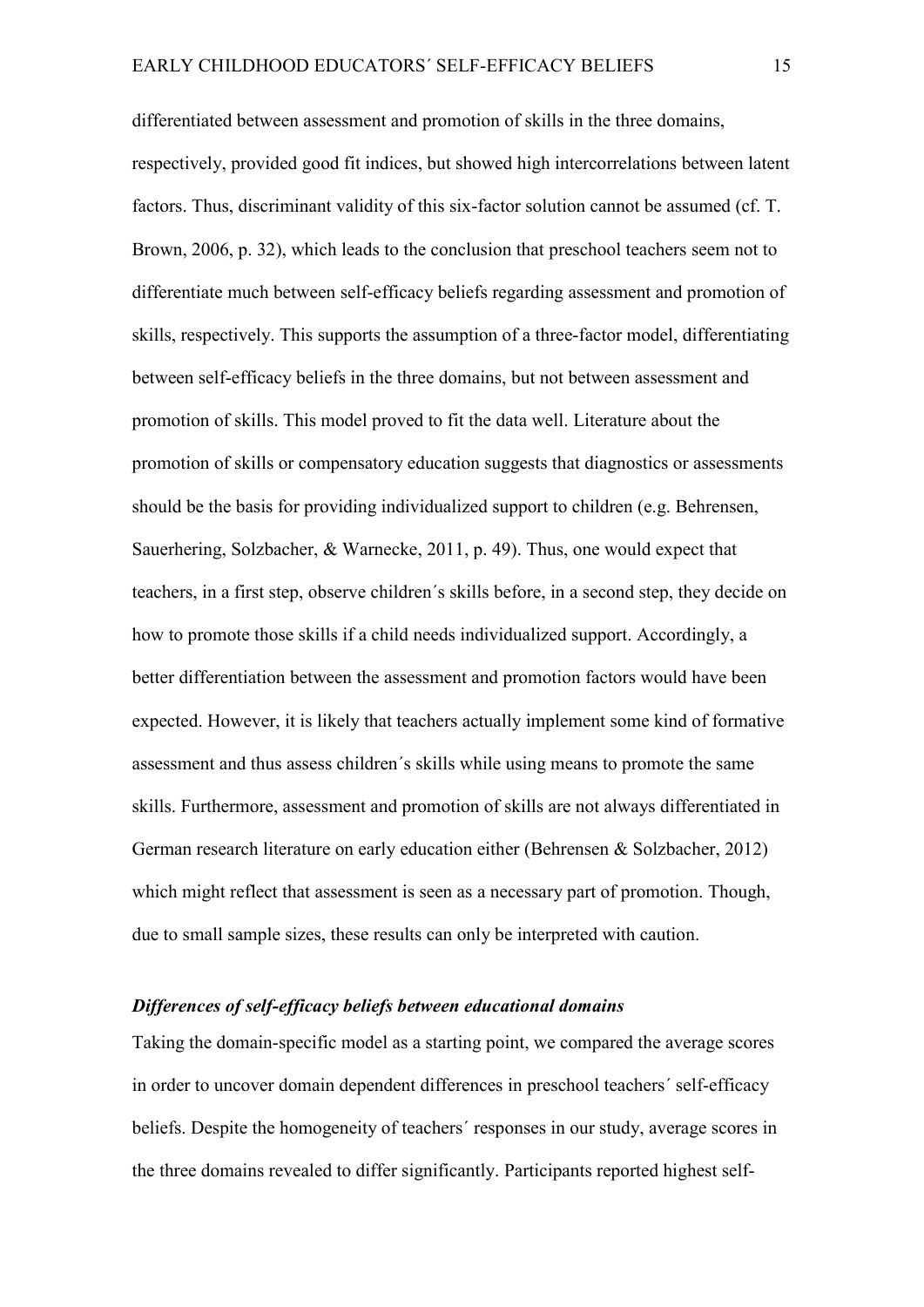efficacy beliefs regarding the assessment and promotion of children´s language skills, followed by social-emotional skills and lastly by early mathematical skills. We also found higher correlations between self-efficacy beliefs regarding language and socialemotional skills than between those regarding math education and the two other domains. The average score differences are in accordance with Lee and Ginsburg (2007), who reported that some preschool teachers in their study felt that it is more difficult to teach math as compared to literacy. These results also reflect the attention the different domains receive in the literature or in more public discussions. Language skills, for example, are seen as central for all other domains and are emphasized in research as well as in practitioner guidelines (cf. NAEYC, 2009). Also, there are many initiatives and programs that aim at improving children´s language skills. Generally, kindergarten teachers´ self-efficacy beliefs in specific areas seem to be higher as compared to teachers of higher grades (Klassen & Chiu, 2010). In our study, participants knew that we were interested in their practices and beliefs in individualized promotion of skills, thus social desirability might have positively strained their responses. Moreover, indicating low self-efficacy beliefs in those areas would have indicated that they believed they were not able to fulfil certain job requirements.

It should be noted however, that the differences in average scores in our sample were not very big, effect sizes were small and even the lowest average scores, in mathematics, were still located on the upper part of the scale. In contrast, Garvis and Pendergast (2011) showed that preschool teachers´ self-efficacy beliefs in English and Math were equally high and even higher than their self-efficacy beliefs in arts education. However, these authors focused on teachers´ perceived self-efficacy in classroom management when teaching arts, math or language, respectively. They did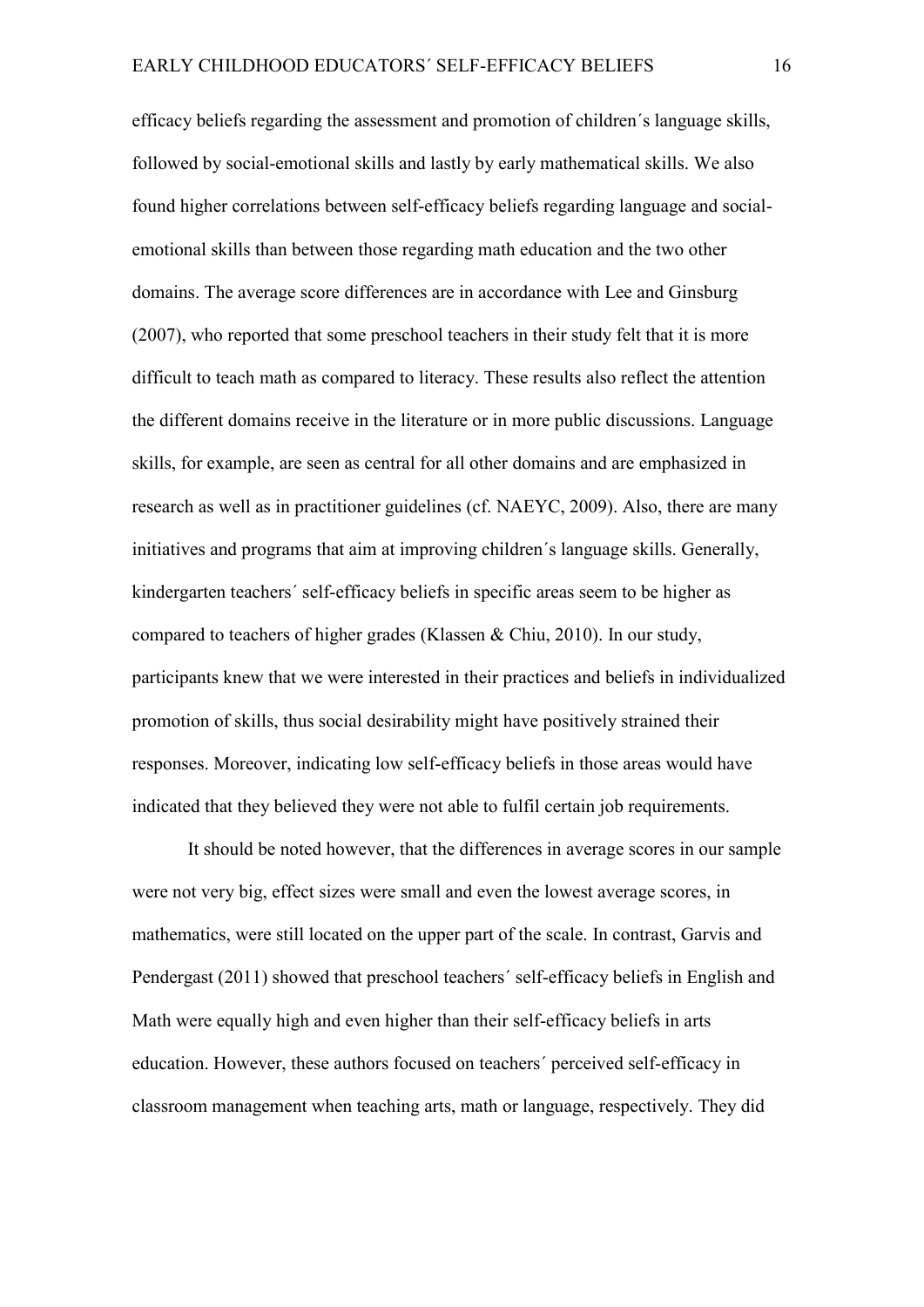not explicitly ask how well teachers believed they were able to actually teach art or promote mathematical or language skills in children.

Across the three domains, we found rather homogenously high levels of selfefficacy beliefs. This homogeneity of responses across domains is rather surprising, given that other studies reported quite divers beliefs regarding what practices are developmentally appropriate in the different domains. For example, Benz (2012), when asking preschool teachers what young children primarily should learn regarding mathematics, counting was mentioned most often (48%). Some of the teachers also mentioned goals that are not part of the preschool curriculum like calculating with numbers up to 1000. Also, most teachers in Chen et al.´s study (2014) thought it was best to use everyday routines to promote mathematical skills. Still, a third of the participants believed in structured math instruction and about a fifth favoured a published curriculum. One reason for homogeneity in our sample could have been the used 11-point response scale, which is rather unusual in the related field and differed from other response scales used in other parts of the set of questionnaires participants in our study received. Dealing with this new format may have contributed to the low levels of observed standard deviations. This assumption is partially supported by the results of a subsample of our pilot study. Here, some participants  $(N = 55)$  responded to selfefficacy items only. Standard deviations were slightly higher in this sample  $(SD<sub>language</sub> =$ 1.78,  $SD_{social\text{-}emotional} = 1.77$ , and  $SD_{math} = 1.99$ ).

#### *Differences in self-efficacy beliefs between assessment and promotion of skills*

Other average score differences we found, despite the high correlations between the factors, were those between self-efficacy beliefs in assessment versus promotion of skills in the social-emotional as well as mathematical domain. Surprisingly, assessment scores were slightly, but significantly, higher than promotion scores. In most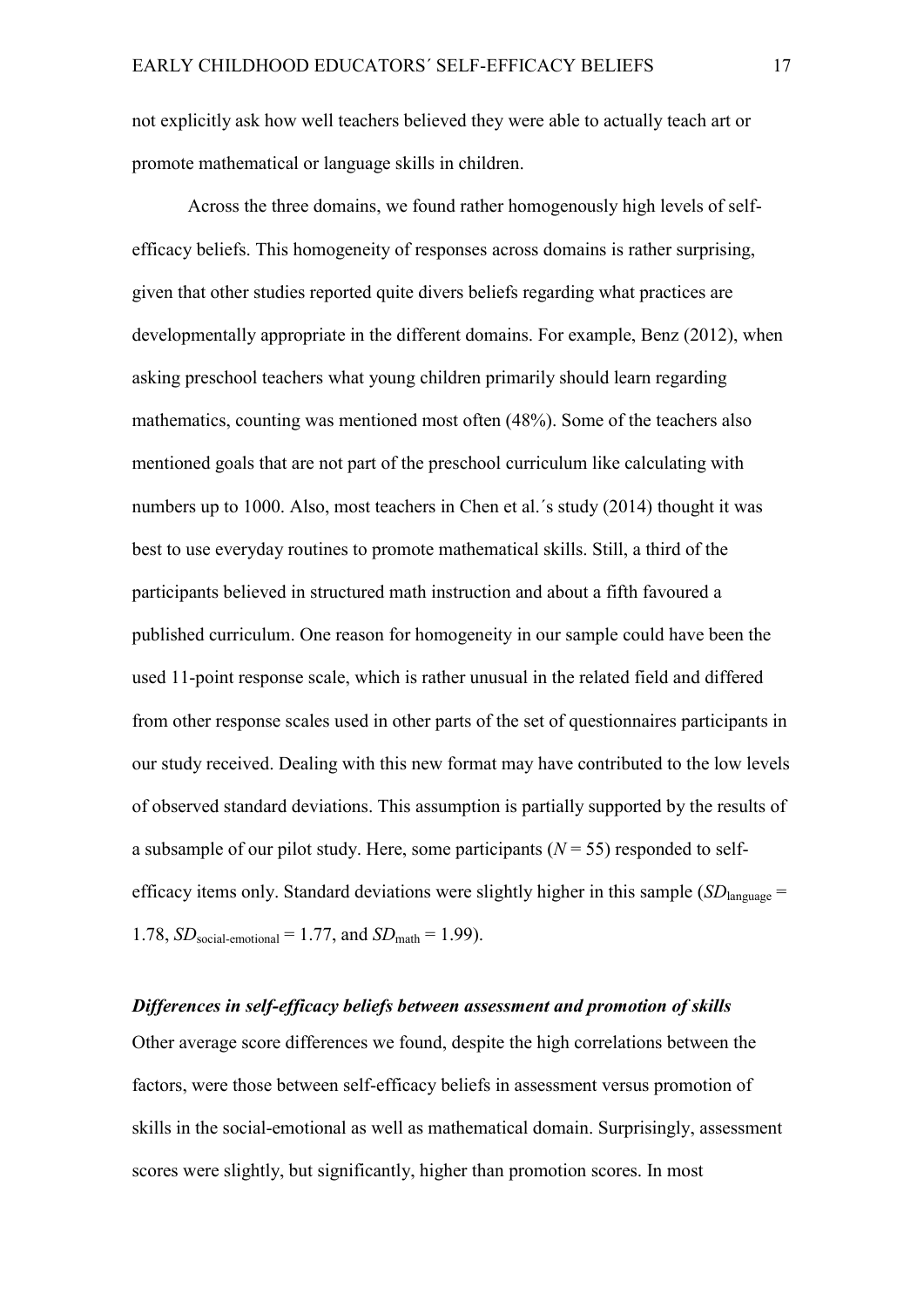educational plans and curricula, promotion of skills is emphasized and professional development workshops more often focus on promotion of skills instead of assessment. Moreover, research has shown that preschool teachers often are sceptical towards assessment. Teachers in Chen et al.´s (2014) study reported more confidence in their math teaching skills than in their capability to assess children´s corresponding skills. Accordingly, Baker, Tichovolsky, Kupersmidt, Voegler-Lee, and Arnold (2015) concluded that it is more difficult for preschool teachers to reliably assess children´s academic skills than for school teachers. They accounted for this by indicating a lack of applicable tools of formal assessments in early education. However, they also found that preschool teachers´ assessments of their children´s skills differed from objective assessment results. Thus, preschool teachers might tend to overestimate their capability to assess children´s skills. Regarding language, assessment and promotion of skills are more often mentioned alongside each other and preschool teachers are provided with more assessment as well as promotion tools compared to the other domains. Here, our results resemble those of Schneewind et al. (2012), who found that preschool teachers believed in their abilities to both assess and promote language skills in children.

#### *Limitations*

There are several methodological issues that have to be considered. First, the first item in our questionnaire was excluded from the analyses, as participants´ responses to this item differed from their responses to all other items. In future studies this problem might be solved by giving participants a practice item in advance to get them used to the scale. Second, more variance might have been found with more specific items. Third, as the six-factor model showed a lack of discriminant validity and sample sizes were small, results should be interpreted with caution. Moreover, means could not be calculated on a latent level and thus we were not able to control for measurement error.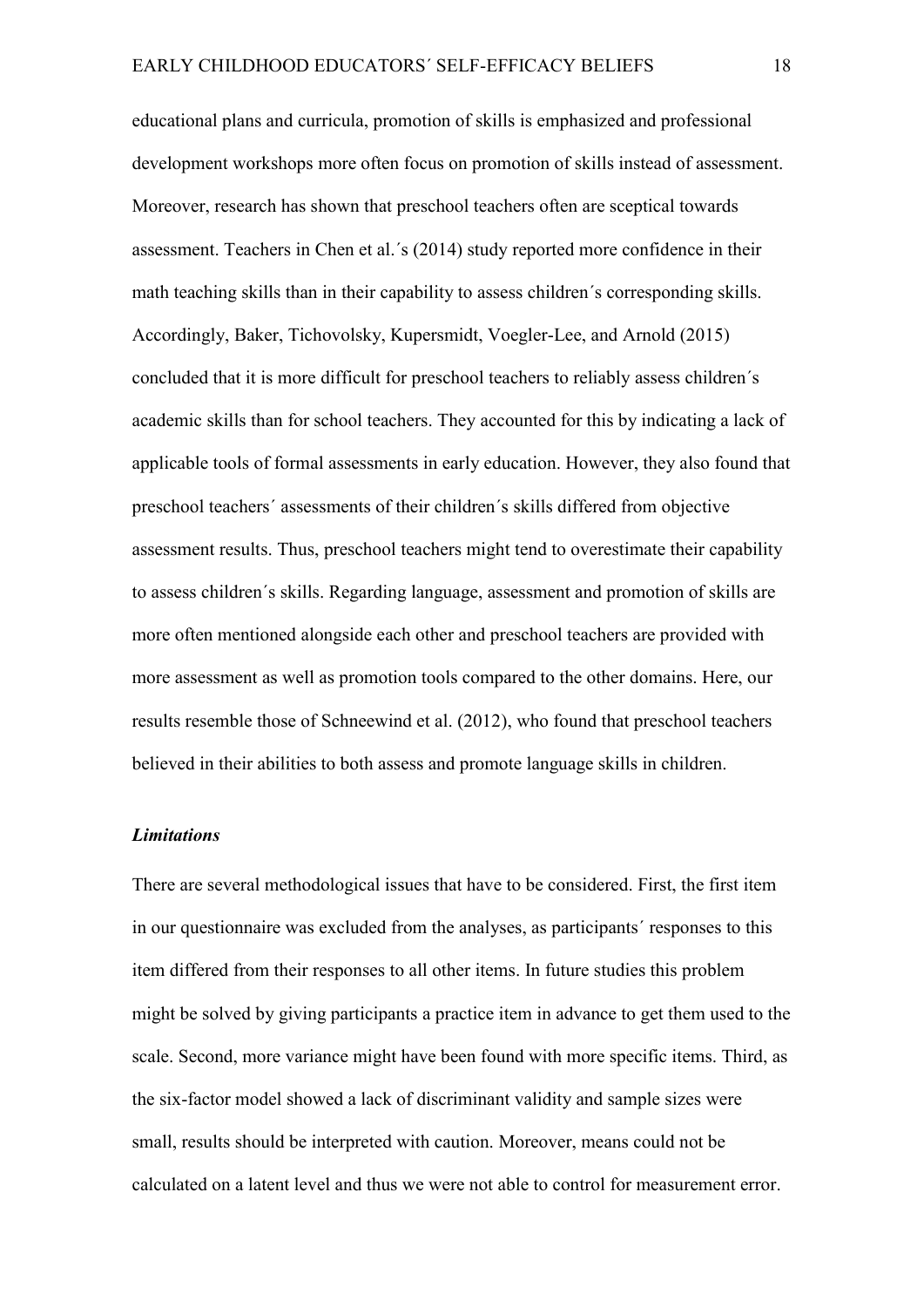Nevertheless, our results show that it is worth looking at more than one domain simultaneously as self-efficacy beliefs seem to differ across domains. It should also be kept in mind that providing high quality education requires some kind of assessment to be able to provide individualized support for each child, and that the strength selfefficacy beliefs in assessment might differ from self-efficacy beliefs in promotion of skills.

#### *Implications and further research*

Teachers´ self-efficacy beliefs have been described as context-related, domain- and task-specific (Pajares, 1996; Tschannen-Moran et al., 1998; Zimmerman, 2000). Yet, the items used in the present study only showed a medium level of specificity, which might reduce correlations with actual behaviour (e.g., Pajares, 1996), but at the same time might improve generalizability (Tschannen-Moran & Woolfolk Hoy, 2001).

To achieve a more sophisticated understanding of preschool teachers´ selfefficacy beliefs alternative research methods might be useful. Interviews for example allow researchers to simultaneously ask for underlying, more general beliefs and their relationship to self-efficacy beliefs as well as practice. This leads to another field of interest: the impact of preschool teachers´ self-efficacy beliefs on their action in practice and finally on children´s development. These relations have been shown for school teachers´ self-efficacy beliefs already (Allinder, 1994; Fackler & Malmberg, 2016; Gorozidis & Papaioannou, 2011; Moolenaar et al., 2012; Sandholtz & Ringstaff, 2014; Tschannen-Moran et al., 1998; Varghese et al., 2016) and can be anticipated for preschool teachers as well based on theoretical models of preschool quality (Kluczniok & Roßbach, 2014). Our questionnaire can be used to conduct similar research in the field of early education.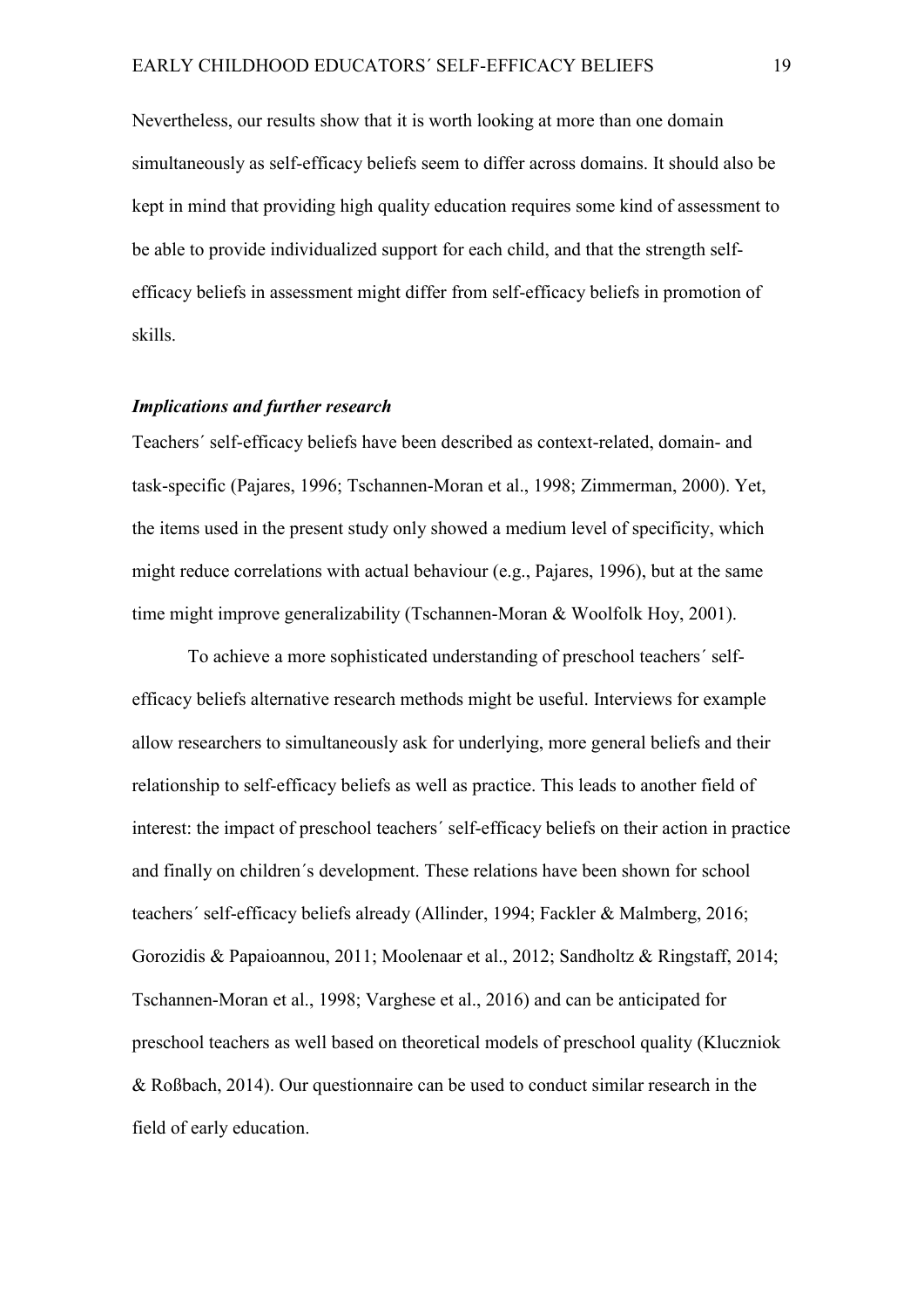Another interesting field of research is the relationship between self-efficacy beliefs in the different domains and attitudes toward these domains. For example, Benz (2012) asked German preschool teachers to indicate their feelings toward mathematics by choosing adjectives. Most adjectives chosen were positive, as two thirds of the participants chose words like *useful* and, or *important*. In contrast to the present results however, a lot of teachers also chose negative adjectives to describe their feelings toward mathematics. Similarly, Lee (2006) found most teachers of her sample of preschool teachers of 4-year-olds thinking that teaching children academics like reading is not child-appropriate. Instead, they put more emphasis on the importance of social skills and preferred classrooms in which children were encouraged to interact with each other. Likewise, Kowalski et al. (2001) found that preschool teachers in the US rated social-emotional skills as most important and early math as well as literacy as significantly but equally less important. The more academic the items´ content was (e.g. involving writing of numbers or letters) the less important it was rated by participants. This poses the question how self-efficacy beliefs and attitudes towards different domains are related to each other, and moreover, how the two interact and affect educators´ pedagogical behaviour. Professional development could also benefit from research aiming at a deeper understanding of how preschool teachers develop their selfefficacy beliefs. From their research, Klassen and Chiu (2010) conclude that professional development needs to account for different career stages in order to effectively promote self-efficacy beliefs, which in turn can lead to higher job satisfaction. Thus, it would be interesting to look at the relationship of self-efficacy beliefs with job related factors like experience, professional training or satisfaction and alike. The self-efficacy beliefs questionnaire introduced in this study might be useful for further research in this field as well as for the evaluation of professional development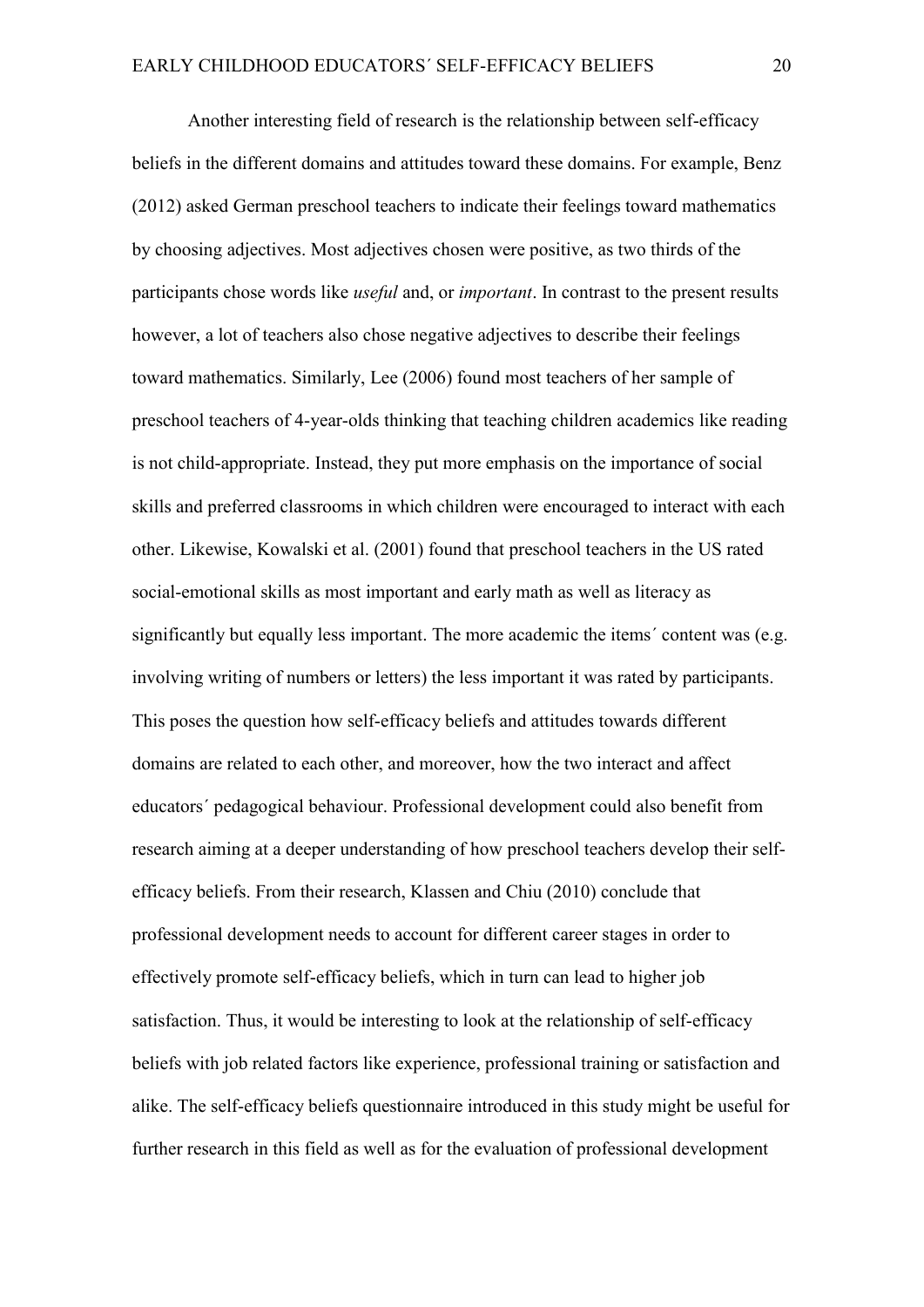courses that focus on the assessment and promotion of skills in early childhood education settings.

## **References**

- Allinder, R. M. (1994). The relationship between efficacy and the instructional practices of special education teachers and consultants. *Teacher Education and Special Education*, *17*, 86–95. doi: 10.1177/088840649401700203
- Baker, C. N., Tichovolsky, M. H., Kupersmidt, J. B., Voegler-Lee, M. E., & Arnold, D. H. (2015). Teacher (mis)perceptions of preschoolers' academic skills: predictors and associations with longitudinal outcomes. *Journal of Educational Psychology*, *107*, 805–820.

Bandura, A. (1997). *Self-efficacy: The exercise of control*. New York: Freeman.

- Behrensen, B., Sauerhering, M., Solzbacher, C. & Warnecke, W. (2011). *Das einzelne Kind im Blick. Individuelle Förderung in der Kita* [Individual promotion in kindergarten]. Freiburg im Breisgau: Herder
- Behrensen, B., & Solzbacher, C. (2012). Individuelle Förderung in KiTa und Grundschule. [Individual promotion - in kindergarten and primary school] Retrieved January 2, 2017, from https://www.nifbe.de/images/nifbe/Infoservice/ Downloads/Themenhefte/Individuelle\_Förderung\_online.pdf
- Benz, C. (2012). Maths is not dangerous attitudes of people working in German kindergarten about mathematics in kindergarten. *European Early Childhood Education Research Journal*, *20*, 249–261. doi: 10.1080/1350293X.2012.681131
- Brown, E. T. (2005). The influence of teachers' efficacy and beliefs regarding mathematics instruction in the early childhood classroom. *Journal of Early Childhood Teacher Education*, *26*, 239–257. doi: 10.1080/10901020500369811

Brown, T. A. (2006). *Confirmatory factor analysis for applied research.* New York: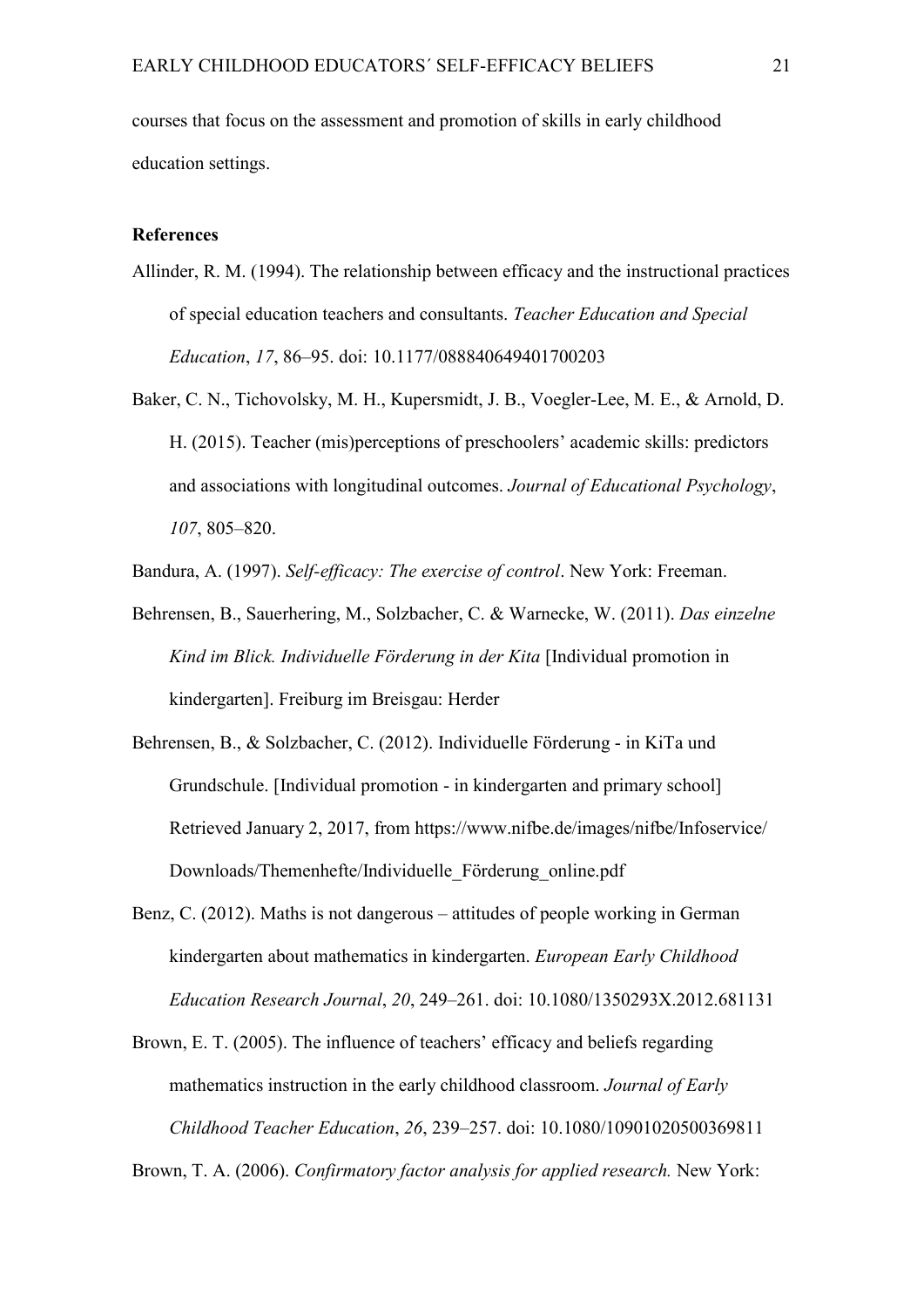Guilford Press.

- Bullock, A., Coplan, R. J., & Bosacki, S. (2015). Exploring links between early childhood educators' psychological characteristics and classroom management self-efficacy beliefs. *Canadian Journal of Behavioural Science*, *47*, 175–183. doi: 10.1037/a0038547
- Chen, J., McCray, J., Adams, M., & Leow, C. (2014). A survey study of early childhood teachers' beliefs and confidence about teaching early math. *Early Childhood Education Journal*, *42*, 367–377. doi: 10.1007/s10643-013-0619-0
- Ciyer, A., Nagasawa, M., Swadener, B. B., & Patet, P. (2010). Impacts of the Arizona System Ready/Child Ready Professional Development Project on preschool teachers' self-efficacy. *Journal of Early Childhood Teacher Education*, *31*, 129– 145. doi: 10.1080/10901021003781197
- Duncan, G. J., Dowsett, C. J., Claessens, A., Magnuson, K., Huston, A. C., Klebanov, P., … Japel, C. (2007). School readiness and later achievement. *Developmental Psychology*, *43*, 1428–1446. doi: 10.1037/0012-1649.43.6.1428
- Durlak, J. A., & DuPre, E. P. (2008). Implementation matters: A review of research on the influence of implementation on program outcomes and the factors affecting implementation. *American Journal of Community Psychology*, *41*, 327–350. doi: 10.1007/s10464-008-9165-0
- Fackler, S., & Malmberg, L. (2016). Teachers' self-efficacy in 14 OECD countries: Teacher, student group, school and leadership effects. *Teaching and Teacher Education*, *56*, 185–195. doi: 10.1016/j.tate.2016.03.002
- Fives, H., & Buehl, M. M. (2012). Spring cleaning for the "messy" construct of teachers' beliefs: What are they? Which have been examined? What can they tell us? In K. R. Harris, S. Graham, & T. Urdan (Eds.), *APA Educational Psychology*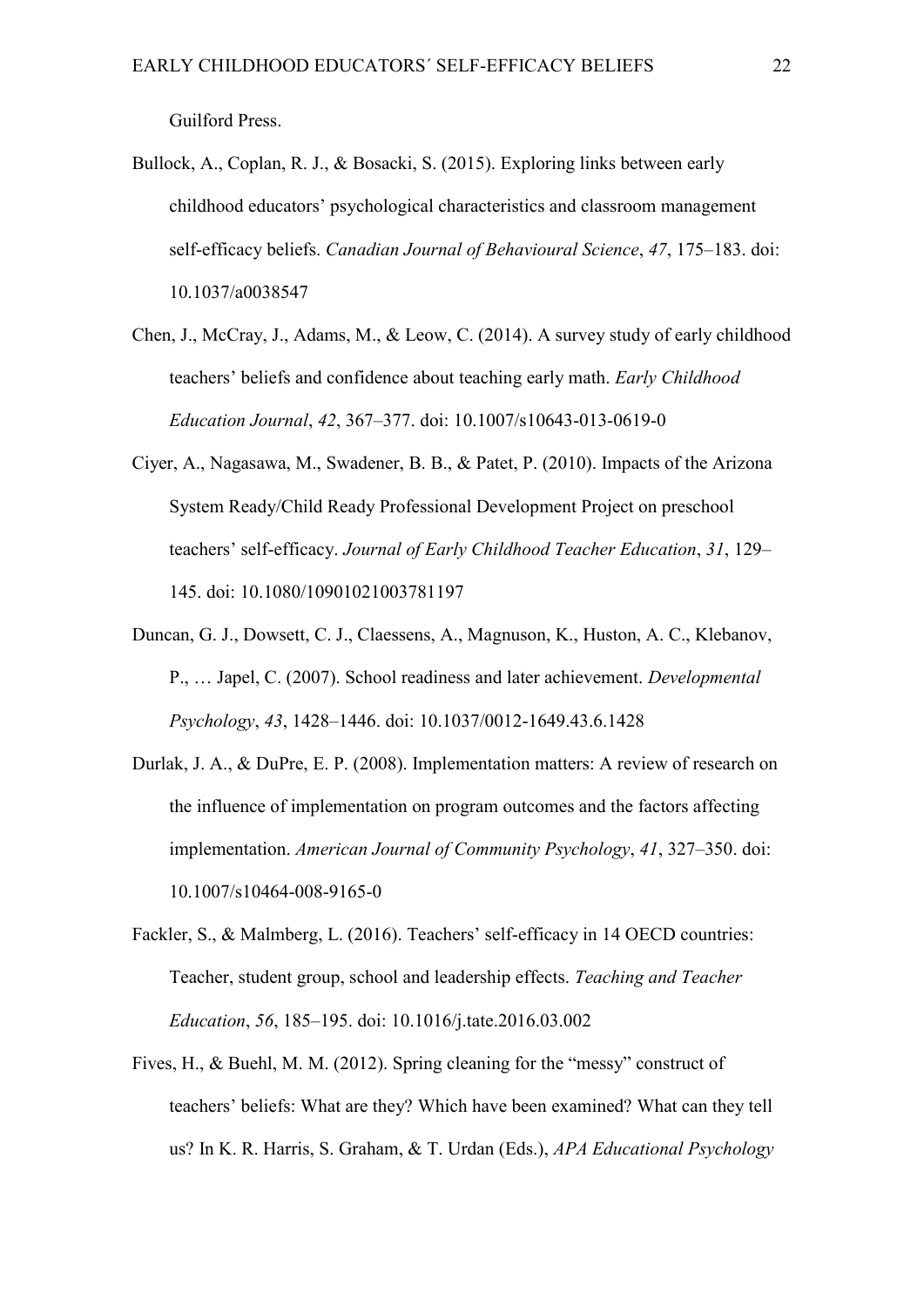*Handbook, Vol. 2: Individual differences and cultural and contextual factors* (p. 471–499.). doi: 10.1037/13274-000

- Garvis, S., & Pendergast, D. (2011). An investigation of early childhood teacher selfefficacy beliefs in the teaching of arts education. *International Journal of Education and the Arts*, *12*(9), 1–15.
- Ghaith, G., & Yaghi, H. (1997). Relationships among experience, teacher efficacy, and attitudes toward the implementation of instructional innovation. *Teaching and Teacher Education*, *13*, 451–458.
- Gibson, S., & Dembo, M. H. (1984). Teacher efficacy: A construct validation. *Journal of Educational Psychology*, *76*(4), 569–582.
- Gorozidis, G., & Papaioannou, A. (2011). Teachers´ self-efficacy, achievement goals, attitudes and intentions to implement the new Greek physical education curriculum. *European Physical Education Review*, *17*, 231–253. doi: 10.1177/1356336X11413654
- Guo, Y., Piasta, S. B., Justice, L. M., & Kaderavek, J. N. (2010). Relations among preschool teachers self-efficacy, classroom quality, and children's language and literacy gains. *Teaching and Teacher Education*, *26*, 1094–1103. doi: 10.1016/j.tate.2009.11.005
- Hegde, A. V, & Cassidy, D. J. (2009). Teachers' beliefs and practices regarding developmentally appropriate practices: A study conducted in India. *Early Child Development and Care*, *179*, 837–847. doi: 10.1080/03004430701536491
- Klassen, R. M., & Chiu, M. M. (2010). Effects on teachers' self-efficacy and job satisfaction: Teacher gender, years of experience, and job stress. *Journal of Educational Psychology*, *102*(3), 741–756. doi: 10.1037/a0019237

Kluczniok, K., & Roßbach, H. (2014). Conceptions of educational quality for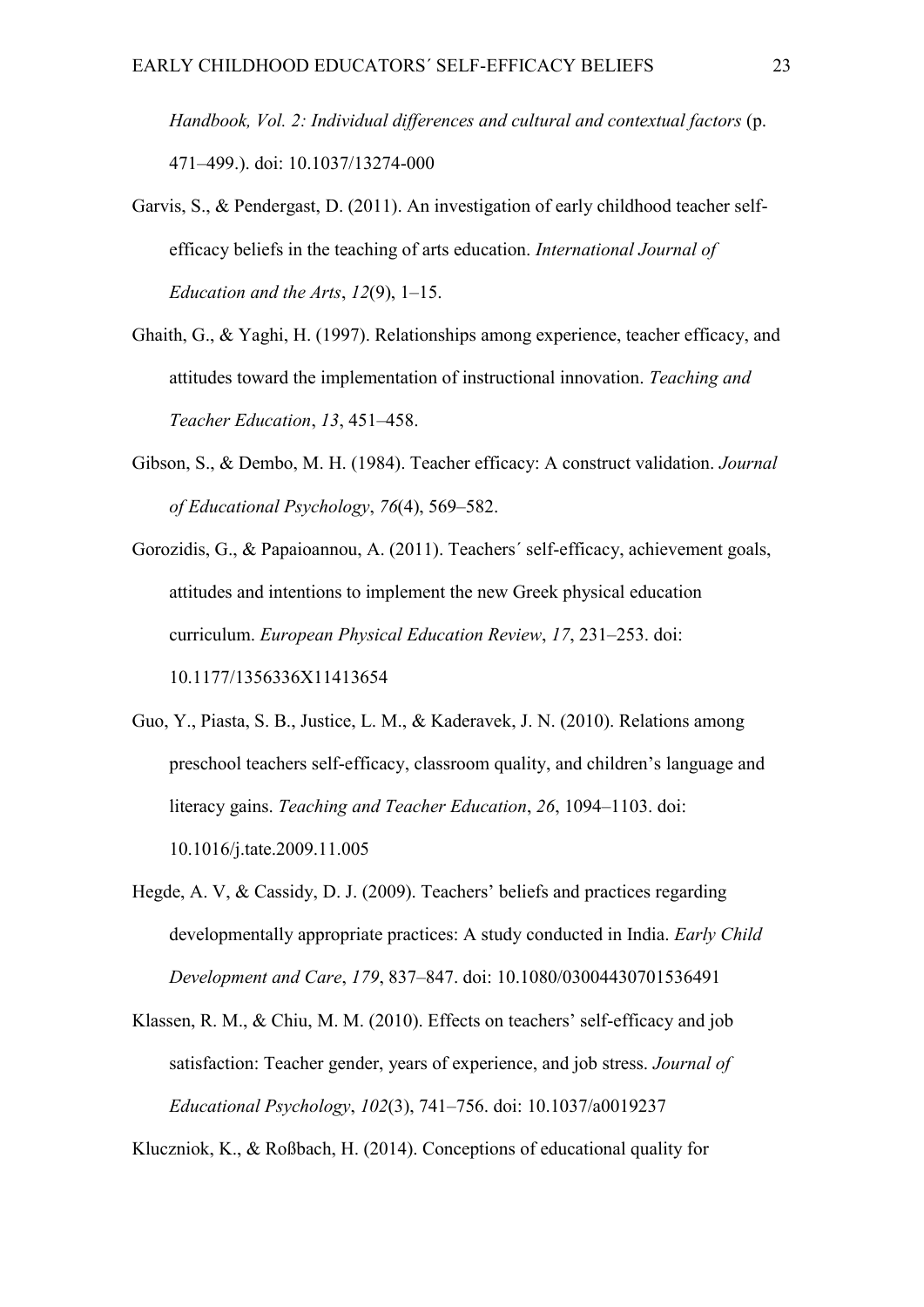kindergartens. *Zeitschrift Für Erziehungswissenschaft*, *17*(Supplement), 145–158. doi: 10.1007/s11618-014-0578-2

- König, A. (2009). Observed classroom interaction processes between pre-school teachers and children: Results of a video study during free-play time in German pre-schools. *Educational and Child Psychology, 26*(2), 53-65.
- Kowalski, K., Pretti-Frontczak, K., & Johnson, L. (2001). Preschool teachers' beliefs concerning the importance of various developmental skills and abilities. *Journal of Research in Childhood Education*, *16*, 5–14.
- Kuger, S., Rossbach, H.-G., & Weinert, S. (2013). Early literacy support in institutional settings – A comparison of quality of support at the classroom level and at the individual child level. In M. Pfost, C. Artelt, & S. Weinert, *The development of reading literacy from early childhood to adolescence. Empirical findings from the Bamberg BiKS longitudinal studies* (p. 63-92). Bamberg: University of Bamberg Press.
- Kultusministerkonferenz (2015). The educational system in the federal republic of Germany 2013/2014. A description of the responsibilities, structures and developments in education policy for the exchange of information in Europe. Retrieved April 13, 2017, from [https://www.kmk.org/fileadmin/Dateien/pdf/](https://www.kmk.org/fileadmin/Dateien/pdf/%20Eurydice/)  [Eurydice/B](https://www.kmk.org/fileadmin/Dateien/pdf/%20Eurydice/)ildungswesen-engl-pdfs/dossier\_en\_ebook.pdf
- Lara-Cinisomo, S., Fuligni, A. S., Ritchie, S., Howes, C., & Karoly, L. (2008). Getting ready for school: An examination of early childhood educators' belief systems. *Early Childhood Education Journal*, *35*(4), 343–349. doi: 10.1007/s10643-007- 0215-2
- Lee, J. S. (2006). Preschool teachers' shared beliefs about appropriate pedagogy for 4 year-olds. *Early Childhood Education Journal*, *33*, 433–441. doi: 10.1007/s10643-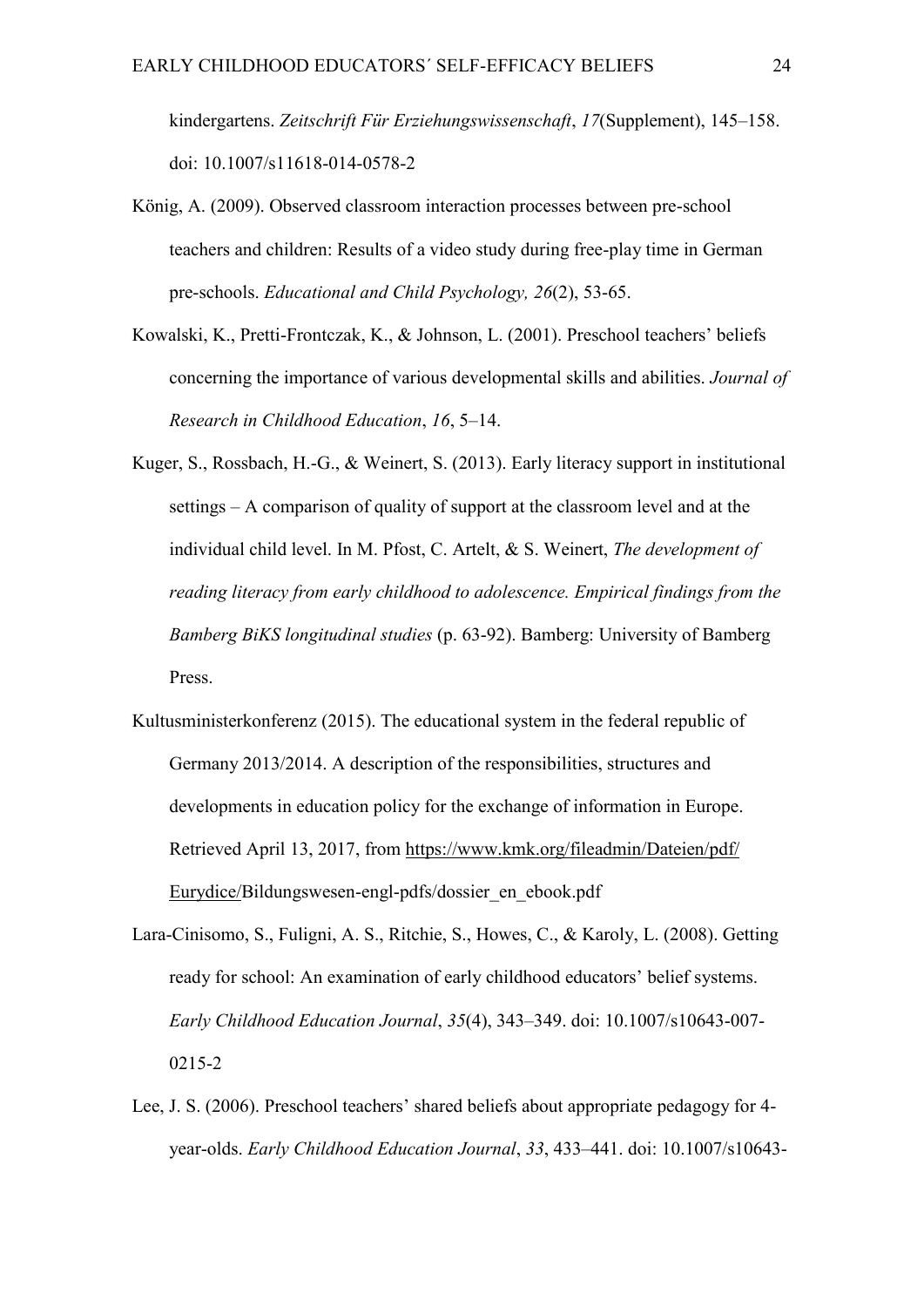006-0059-1

Lee, J. S., & Ginsburg, H. P. (2007). Preschool teachers' beliefs about appropriate early literacy and mathematics education for low- and middle-socioeconomic status children. *Early Education & Development*, *18*, 111–143. doi: 10.1080/10409280701274758

- Moolenaar, N. M., Sleegers, P. J. C., & Daly, A. J. (2012). Teaming up: Linking collaboration networks, collective efficacy, and student achievement. *Teaching and Teacher Education*, *28*, 251–262. doi: 10.1016/j.tate.2011.10.001
- NAEYC. (2009). Developmentally Appropriate Practice in Early Childhood Programs Serving Children from Birth through Age 8: Position Statement. Retrieved January 2, 2016, from http://www.naeyc.org/files/naeyc/file/positions/PSDAP.pdf
- Newton, K. J., Leonard, J., Evans, B. R., & Eastburn, J. A. (2012). Preservice elementary teachers' mathematics content knowledge and teacher efficacy. *School Science and Mathematics*, *112*, 289–299. doi: 10.1111/j.1949-8594.2012.00145.x
- OECD (2006). Starting Strong II. Paris, France: OECD.
- Oppermann, E., Anders, Y., & Hachfeld, A. (2016). The influence of preschool teachers' content knowledge and mathematical ability beliefs on their sensitivity to mathematics in children's play. *Teaching and Teacher Education*, *58*, 174–184. doi: 10.1016/j.tate.2016.05.004
- Pajares, F. (1996). Self-efficacy beliefs in academic settings. *Review of Educational Research*, *66*, 543–578.
- Sandholtz, J. H., & Ringstaff, C. (2014). Inspiring instructional change in elementary school science: The relationship between enhanced self-efficacy and tacher practices. *Journal of Science Teacher Education*, *25*, 729–751. doi: 10.1007/s10972-014-9393-0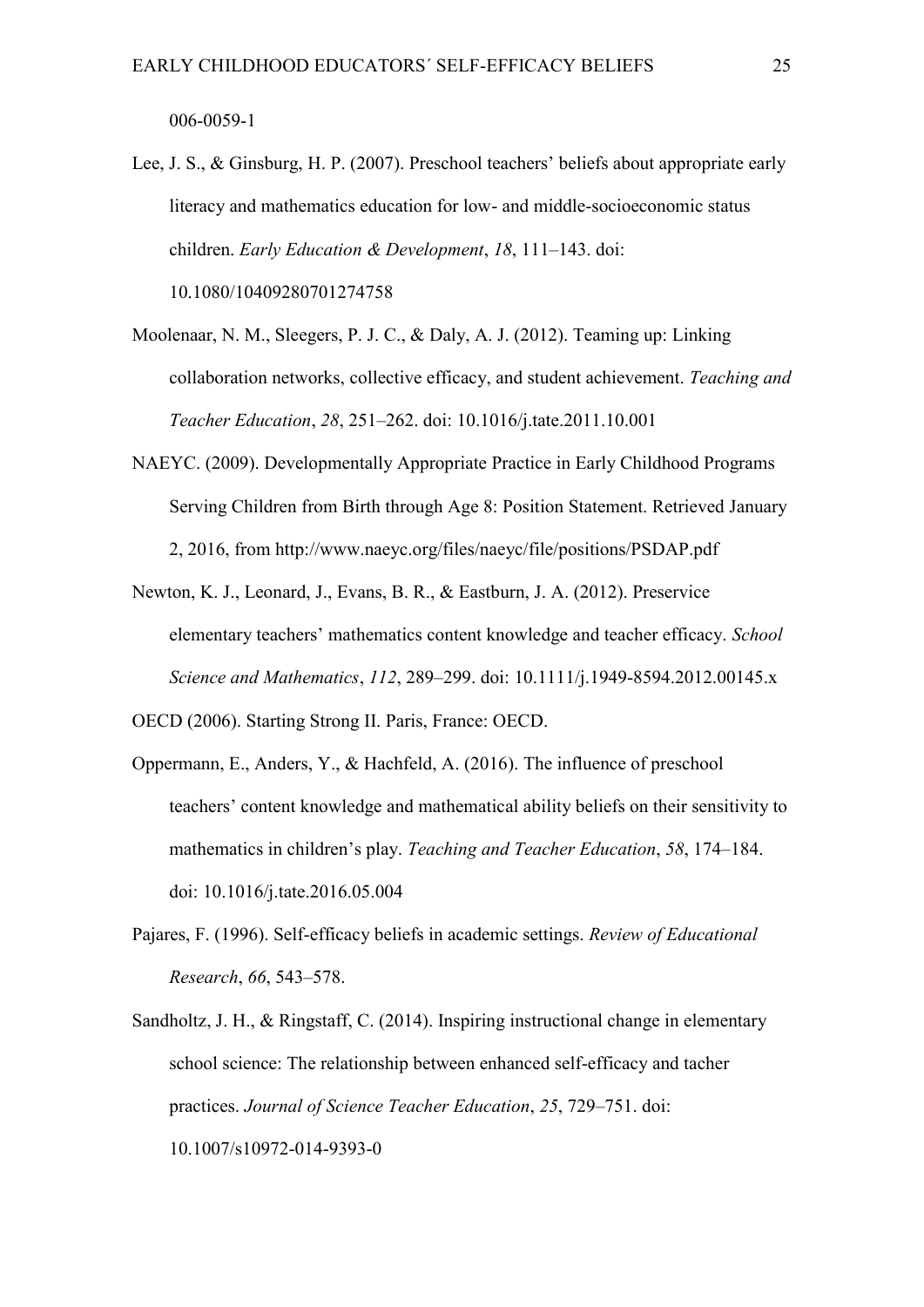- Sandvik, J. M., van Daal, V. H., & Adèr, H. J. (2014). Emergent literacy: Preschool teachers' beliefs and practices. *Journal of Early Childhood Literacy*, *14*, 28–52. doi: 10.1177/1468798413478026
- Schneewind, J., Böhmer, N., Granzow, M., & Lattner, K. (2012). *Abschlussbericht des Forschungsprojektes "Studie zur Kompetenz und Zufriedenheit von Erzieherinnen in Niedersachsen". Projekt der Forschungsstelle: Professionalisierung frühpädagogischer Fachkräfte an der Hochschule Osnabrück (Projektlaufzeit: 09/2010 - 10/2012). Gefördert durch das Niedersächsische Ministerium für Wissenschaft und Kultur im Rahmen des Niedersächsischen Instituts für frühkindliche Bildung und Entwicklung (nifbe)* [Final report on the study on competencies and satisfaction of early childhood educators in Lower Saxony.]. Osnabrück.
- Tschannen-Moran, M., & Woolfolk Hoy, A. (2001). Teacher efficacy: Capturing an elusive construct. *Teaching and Teacher Education*, *17*, 783–805.
- Tschannen-Moran, M., Woolfolk Hoy, A., & Hoy, W. K. (1998). Teacher efficacy: Its meaning and measure. *Review of Educational Research*, *68*, 202–248. doi: 10.3102/00346543068002202
- Varghese, C., Garwood, J. D., Bratsch-Hines, M., & Vernon-Feagans, L. (2016). Exploring magnitude of change in teacher efficacy and implications for students' literacy growth. *Teaching and Teacher Education*, *55*, 228–239. doi: 10.1016/j.tate.2016.01.011
- Wen, X., Elicker, J. G., & McMullen, M. B. (2011). Early childhood teachers' curriculum beliefs: Are they consistent with observed classroom practices? *Early Education & Development*, *22*, 945–969. doi: 10.1080/10409289.2010.507495

Zimmerman, B. J. (2000). Self-efficacy: An essential motive to learn. *Contemporary*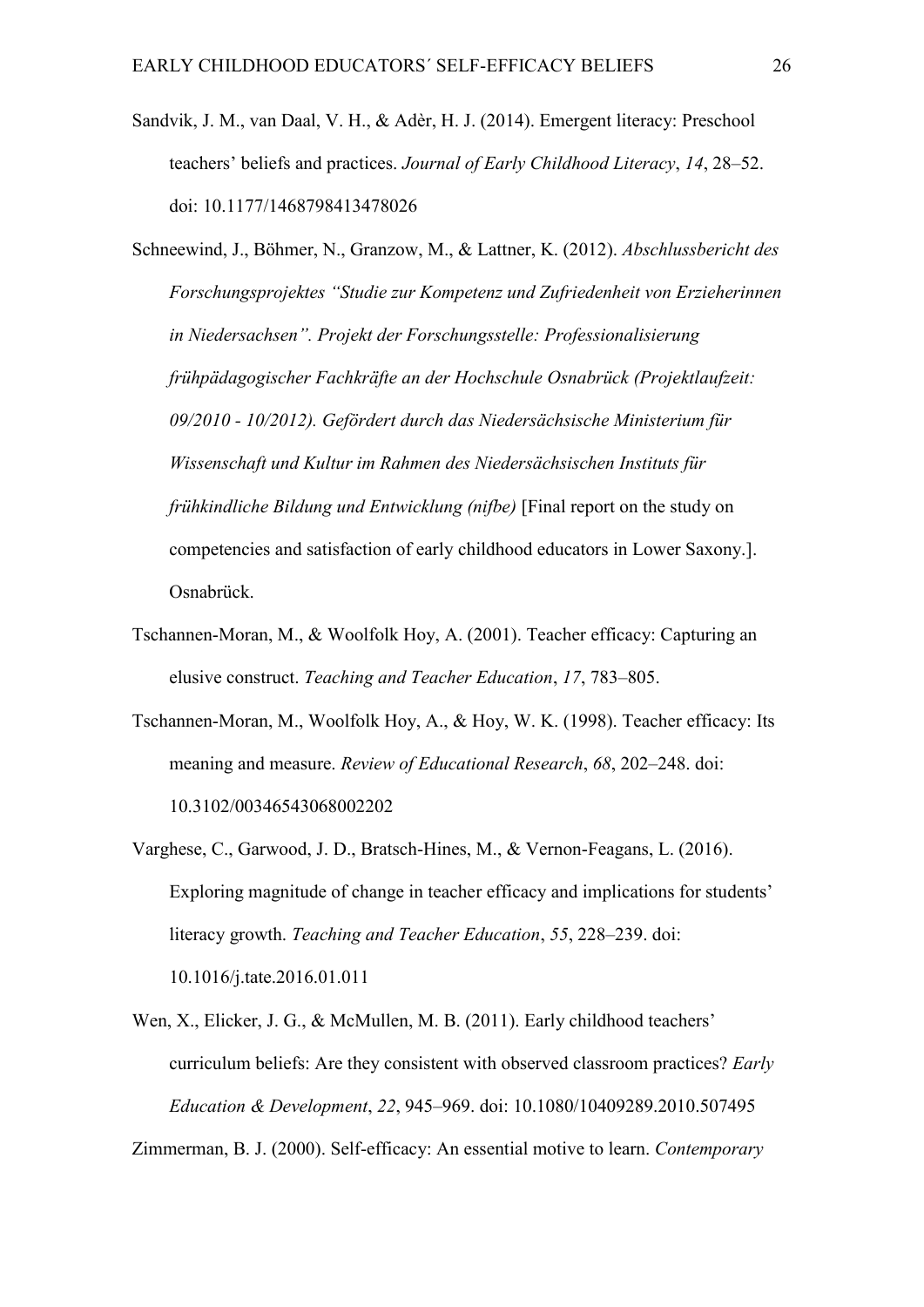*Educational Psychology*, *25*, 82–91. doi: 10.1006/ceps.1999.1016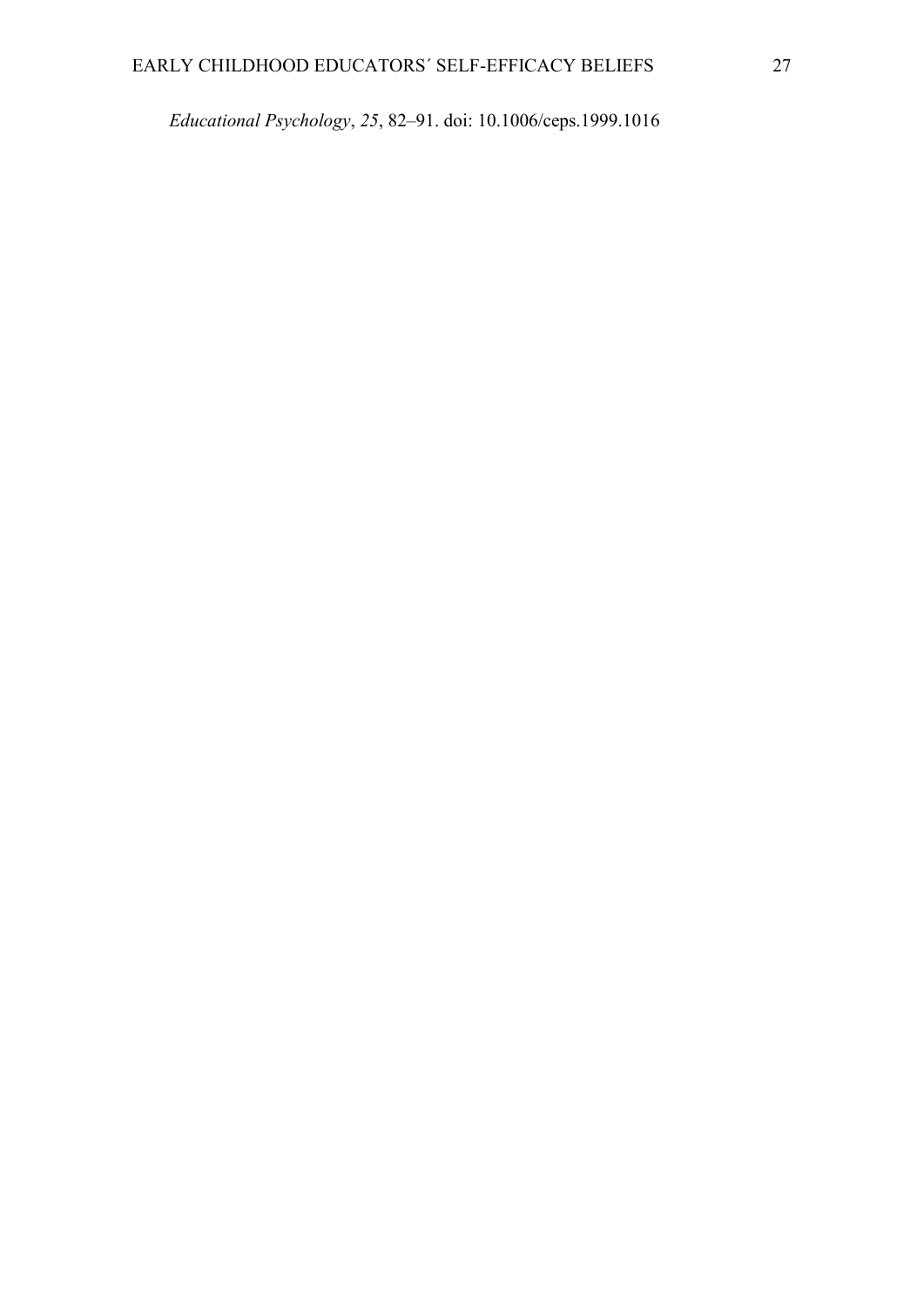## EARLY CHILDHOOD EDUCATORS´ SELF-EFFICACY BELIEFS 28

*Table 1:*

EFA rotated Factor Loadings, Means, Standard Deviations, Cronbach's Alpha, and Item-total correlations from Sample 1 (pilot study)

| <b>Item</b><br>No. | <b>Scales and items</b>                                                                                                                                                    |      | $\overline{2}$ | Factor Factor Factor<br>3 | $\overline{M}$ | SD            | $\alpha$ | Item-total<br>correlation |
|--------------------|----------------------------------------------------------------------------------------------------------------------------------------------------------------------------|------|----------------|---------------------------|----------------|---------------|----------|---------------------------|
|                    | Language                                                                                                                                                                   |      |                |                           |                | 8.10 1.48 .92 |          |                           |
| 06.                | I believe I can effectively use observation / documentation to find out if<br>a child is in need of individualized support regarding its language<br>development.          | .344 |                | .619                      | 7.93 2.03      |               |          | .77                       |
| 14.                | I believe I can recognize if the development of language skills in a child<br>is age-appropriate.                                                                          |      |                | .806                      | 8.35 1.65      |               |          | .88                       |
| 32.                | I believe I can evaluate a child's stage of language development<br>appropriately.                                                                                         |      |                | .822                      | 8.25 1.55      |               |          | .89                       |
| 35.                | I believe I can arrange specific activities that support children's<br>language development.                                                                               |      |                | .931                      |                | 8.46 1.60     |          | .86                       |
| 18.                | I believe I can provide good learning opportunities for children who<br>need additional support regarding their language skills.                                           |      |                | .712                      |                | 8.08 1.69     |          | .80                       |
| 02.                | I can promote language skills in everyday situations in children who<br>need it.                                                                                           |      |                | .673                      |                | 8.38 1.70     |          | .61                       |
| 10.                | I can successfully involve parents in the promotion of their children's<br>language skills.                                                                                | .486 |                |                           | 7.52 1.78      |               |          | .55                       |
|                    | <b>Social-Emotional</b>                                                                                                                                                    |      |                |                           |                | 7.95 1.55 .96 |          |                           |
| 13.                | I believe I can effectively use observation / documentation to find out if<br>a child is in need of individualized support regarding its social-<br>emotional development. | .717 |                |                           |                | 7.99 1.82     |          | .80                       |
| 21.                | I believe I can recognize if the development of social-emotional skills in<br>a child is age-appropriate.                                                                  | .983 |                |                           | 8.25 1.55      |               |          | .90                       |
| 30.                | I believe I can evaluate a child's stage of social-emotional development                                                                                                   | .900 |                |                           | 8.13 1.73      |               |          | .92                       |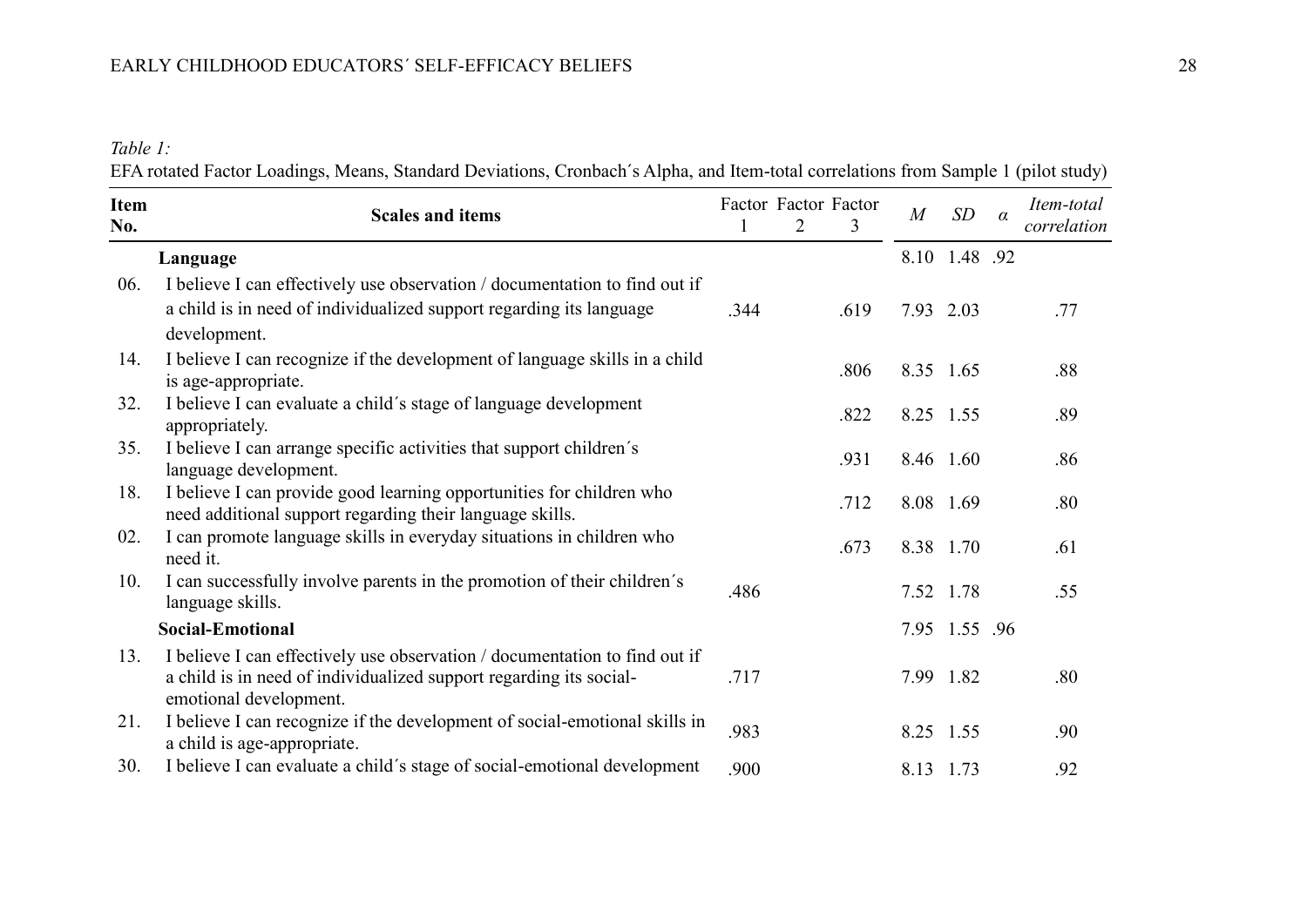appropriately.

| 09. | I believe I can arrange specific activities that support children's social-<br>emotional development.                                                                           | .840 |      |           | 8.22 1.59     | .87 |
|-----|---------------------------------------------------------------------------------------------------------------------------------------------------------------------------------|------|------|-----------|---------------|-----|
| 34. | I believe I can provide good learning opportunities for children who<br>need additional support regarding their social-emotional skills.                                        | .731 |      |           | 7.74 1.85     | .86 |
| 25. | I can promote social-emotional skills in everyday situations in children<br>who need it.                                                                                        | .826 |      |           | 8.05 1.66     | .85 |
| 17. | I can successfully involve parents in the promotion of their children's<br>social-emotional skills.                                                                             | .870 |      |           | 7.32 2.00     | .78 |
|     | <b>Mathematical</b>                                                                                                                                                             |      |      |           | 7.22 1.91 .96 |     |
| 31. | I believe I can effectively use observation / documentation to find out if<br>a child is in need of individualized support regarding its development of<br>mathematical skills. |      | .705 | 7.32 2.15 |               | .83 |
| 07. | I believe I can recognize if the development of mathematical skills in a<br>child is age-appropriate.                                                                           |      | .825 |           | 7.14 2.19     | .86 |
| 23. | I believe I can evaluate a child's stage of development of mathematical<br>skills appropriately.                                                                                |      | .882 |           | 7.32 2.16     | .92 |
| 03. | I believe I can arrange specific activities that support children's<br>development of mathematical skills.                                                                      |      | .940 |           | 7.70 2.16     | .85 |
| 11. | I believe I can provide good learning opportunities for children who<br>need additional support regarding their mathematical skills.                                            |      | .845 |           | 6.96 2.15     | .88 |
| 36. | I can promote mathematical skills in everyday situations in children who<br>need it.                                                                                            |      | .998 |           | 7.51 1.99     | .91 |
| 27. | I can successfully involve parents in the promotion of their children's<br>mathematical skills.                                                                                 | .314 | .642 |           | 6.61 2.14     | .76 |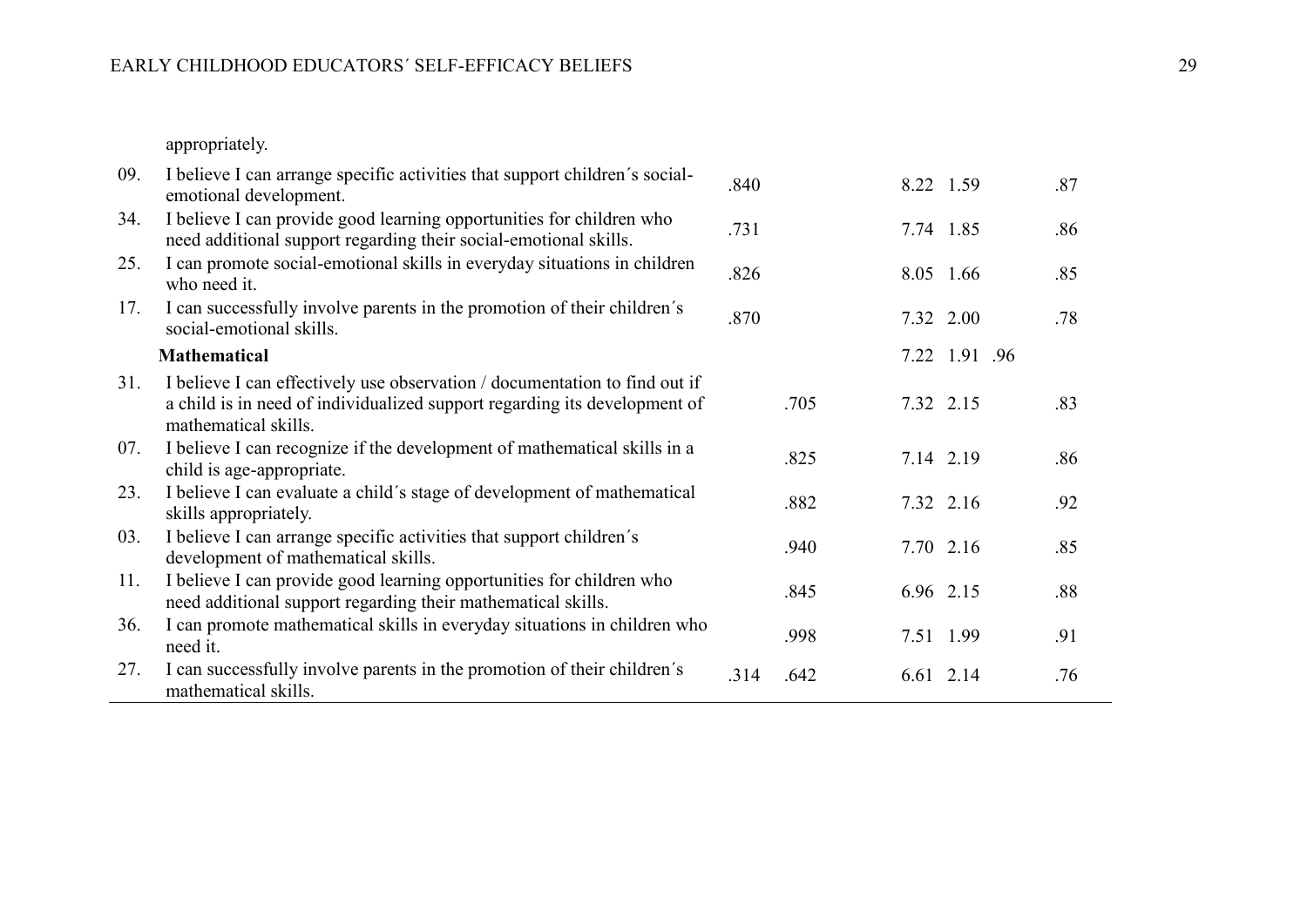| Results of commitmently factor and vsfs |          |     |           |      |              |             |  |  |
|-----------------------------------------|----------|-----|-----------|------|--------------|-------------|--|--|
| Model                                   |          | df  | AIC       | CFI  | <i>RMSEA</i> | <b>SRMR</b> |  |  |
| 1. one-factor model                     | 1162.740 | 151 | 24069.428 | .757 | .135         | .079        |  |  |
| 2. two-factor model                     | 1104 352 | 150 | 23988.164 | .771 | -131         | .079        |  |  |
| 3. six-factor model                     | 251.215  | 136 | 22814.954 | .972 | .048         | .045        |  |  |
| 4. domain-specific<br>three-factor      | 341.363  | 148 | 22919.369 | .954 | .060         | .043        |  |  |
| model                                   |          |     |           |      |              |             |  |  |

*Table 2* Results of confirmatory factor analysis

*Note. AIC* = Akaike Information Criterion; *CFI* = Comparative Fit Index; *RMSEA* = Root Mean Square Error of Approximation; *SRMR* = Standardized Root Mean Square Residual. All  $\chi^2$ -tests of model fit were statistically significant with  $p < .001$ .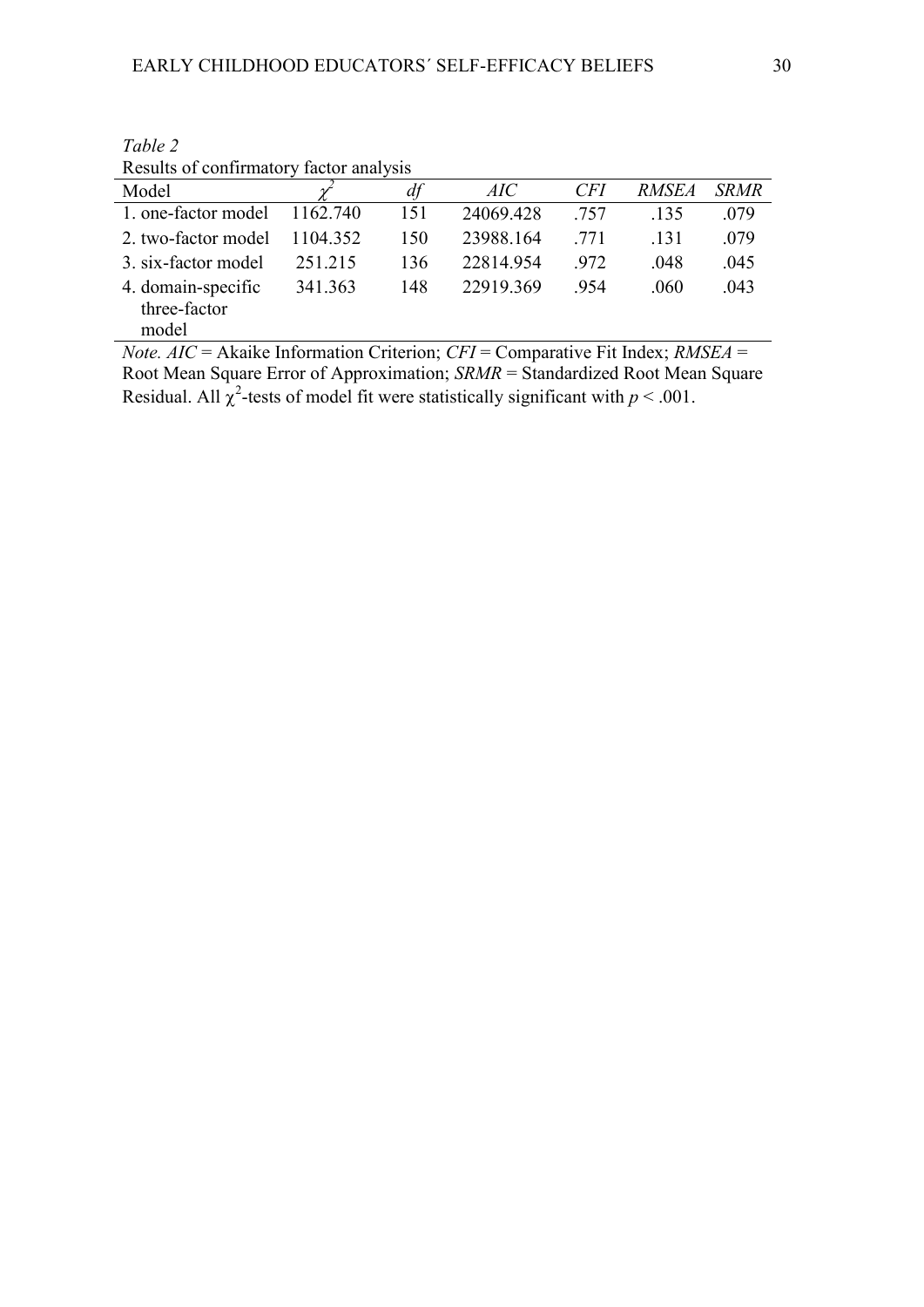*Table 3:*

CFA Factor Loadings, Means, Standard Deviations, Cronbach´s Alpha, and Item-total correlations from Sample 2 (CFA study), based on the domain-specific model

| <b>Item</b><br>No. | <b>Scales and items</b>                        | Factor | Factor<br>$\overline{2}$ | Factor<br>3 | $\overline{M}$ | SD   | $\alpha$ | Item-total<br>correlation |
|--------------------|------------------------------------------------|--------|--------------------------|-------------|----------------|------|----------|---------------------------|
|                    | Language skills                                |        |                          |             | 7.80           | 1.38 | .90      |                           |
| 04.                | Use of observation / documentation             | .722   |                          |             | 7.60           | 1.84 |          | .70                       |
| 12.                | Age-appropriateness of language skills         | .876   |                          |             | 8.11           | 1.57 |          | .78                       |
| 17.                | Evaluation of a child's stage development      | .894   |                          |             | 7.81           | 1.61 |          | .80                       |
| 09.                | Specific activities                            | .790   |                          |             | 8.25           | 1.56 |          | .79                       |
| 14.                | Good learning opportunities                    | .769   |                          |             | 7.65           | 1.74 |          | .76                       |
| 19.                | Involve parents                                | .713   |                          |             | 7.44           | 1.69 |          | .66                       |
|                    | <b>Social-Emotional skills</b>                 |        |                          |             | 7.53           | 1.41 | .92      |                           |
| 10.                | Use of observation / documentation             |        | .816                     |             | 7.61           | 1.75 |          | .78                       |
| 18.                | Age-appropriateness of social-emotional skills |        | .916                     |             | 7.64           | 1.66 |          | .85                       |
| 05.                | Evaluation of a child's stage development      |        | .822                     |             | 7.73           | 1.61 |          | .78                       |
| 21.                | Specific activities                            |        | .845                     |             | 7.79           | 1.54 |          | .82                       |
| 02.                | Good learning opportunities                    |        | .663                     |             | 7.13           | 1.96 |          | .65                       |
| 15.                | Everyday situations                            |        | .761                     |             | 7.74           | 1.73 |          | .74                       |
| 07.                | Involve parents                                |        | .675                     |             | 7.05           | 1.85 |          | .68                       |
|                    | <b>Mathematical skills</b>                     |        |                          |             | 7.25           | 1.52 | .93      |                           |
| 16.                | Use of observation / documentation             |        |                          | .841        | 7.34           | 1.74 |          | .81                       |